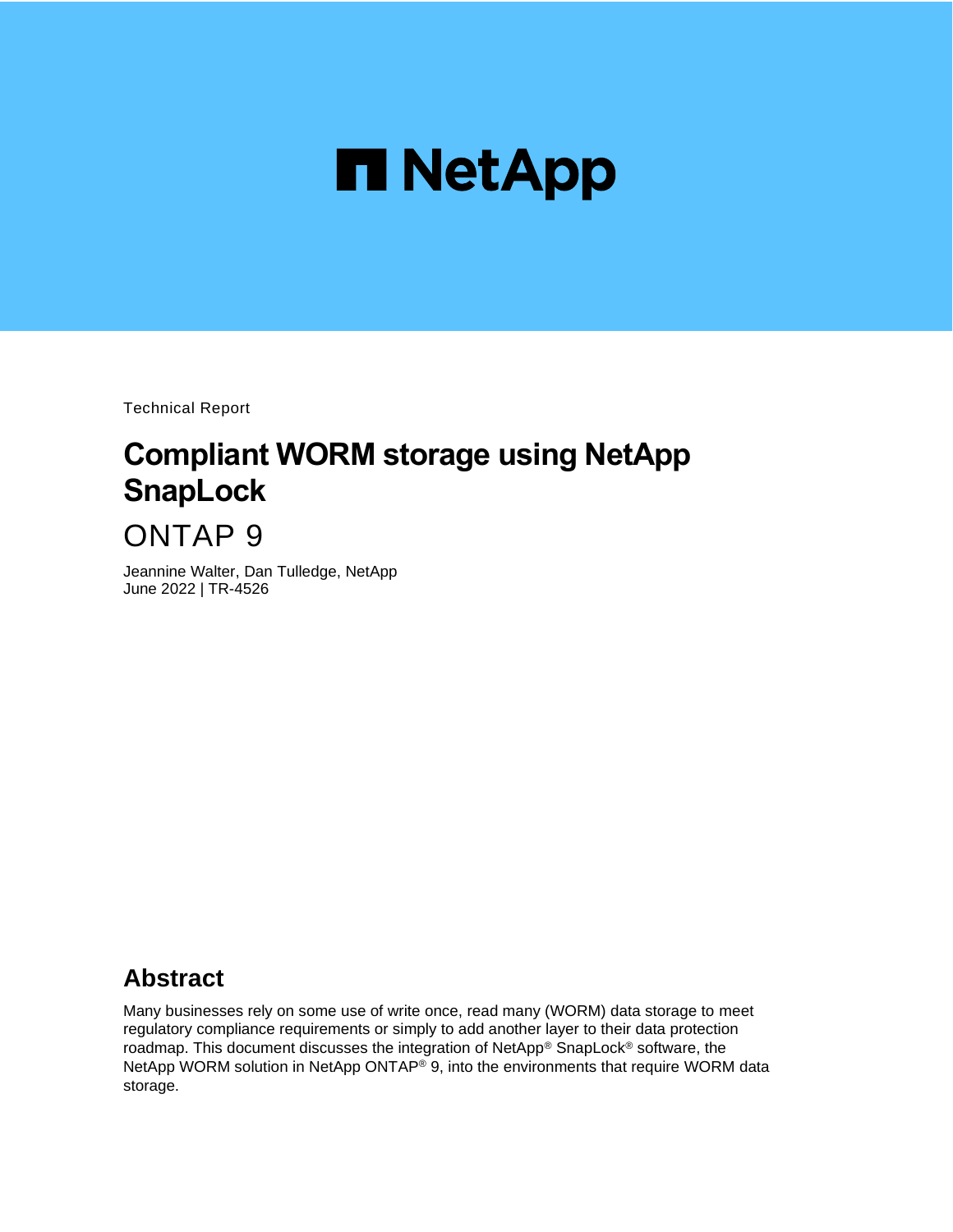## TABLE OF CONTENTS

| 19 |
|----|
|    |
|    |
|    |
|    |
|    |
|    |
|    |
|    |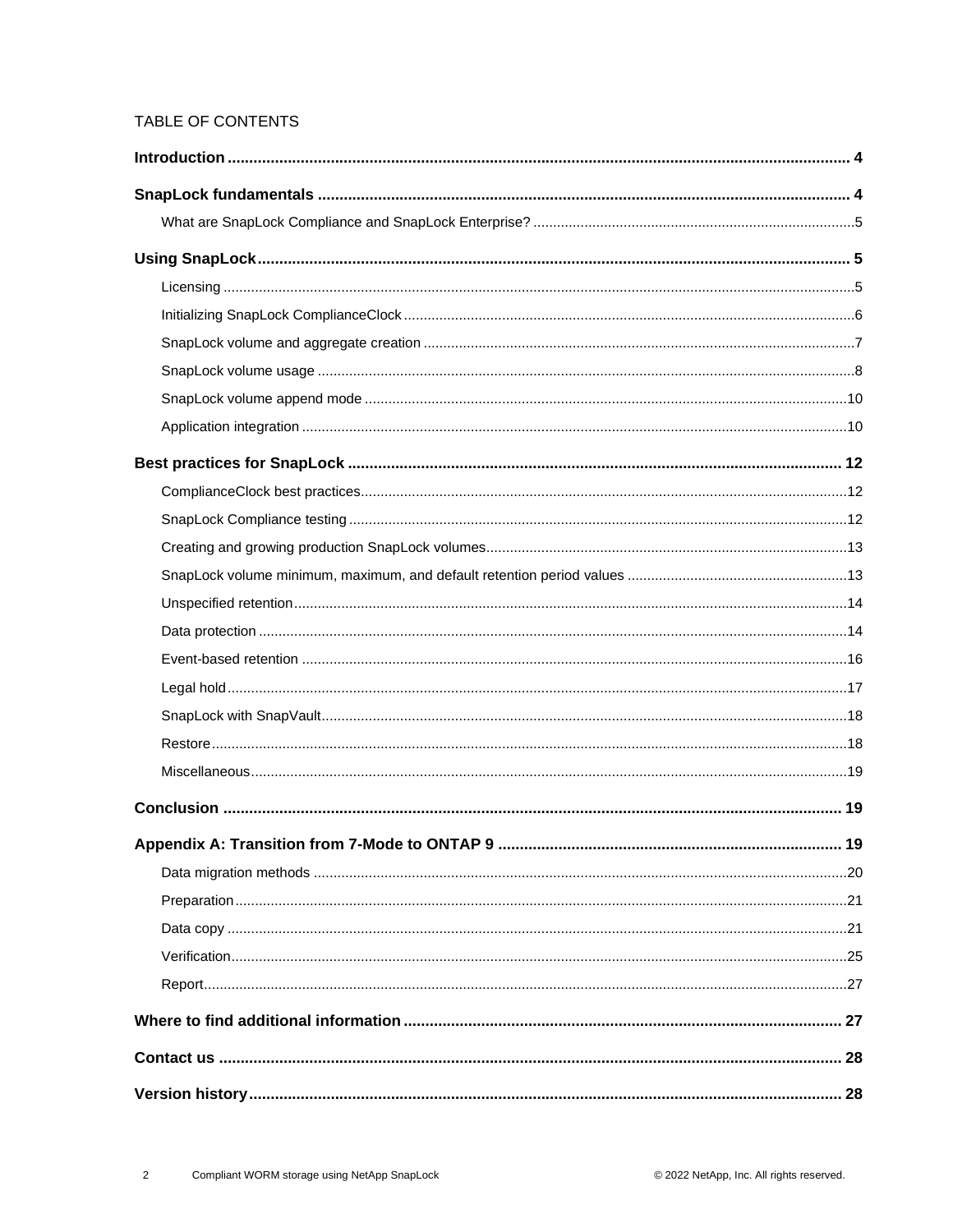#### LIST OF TABLES

#### LIST OF FIGURES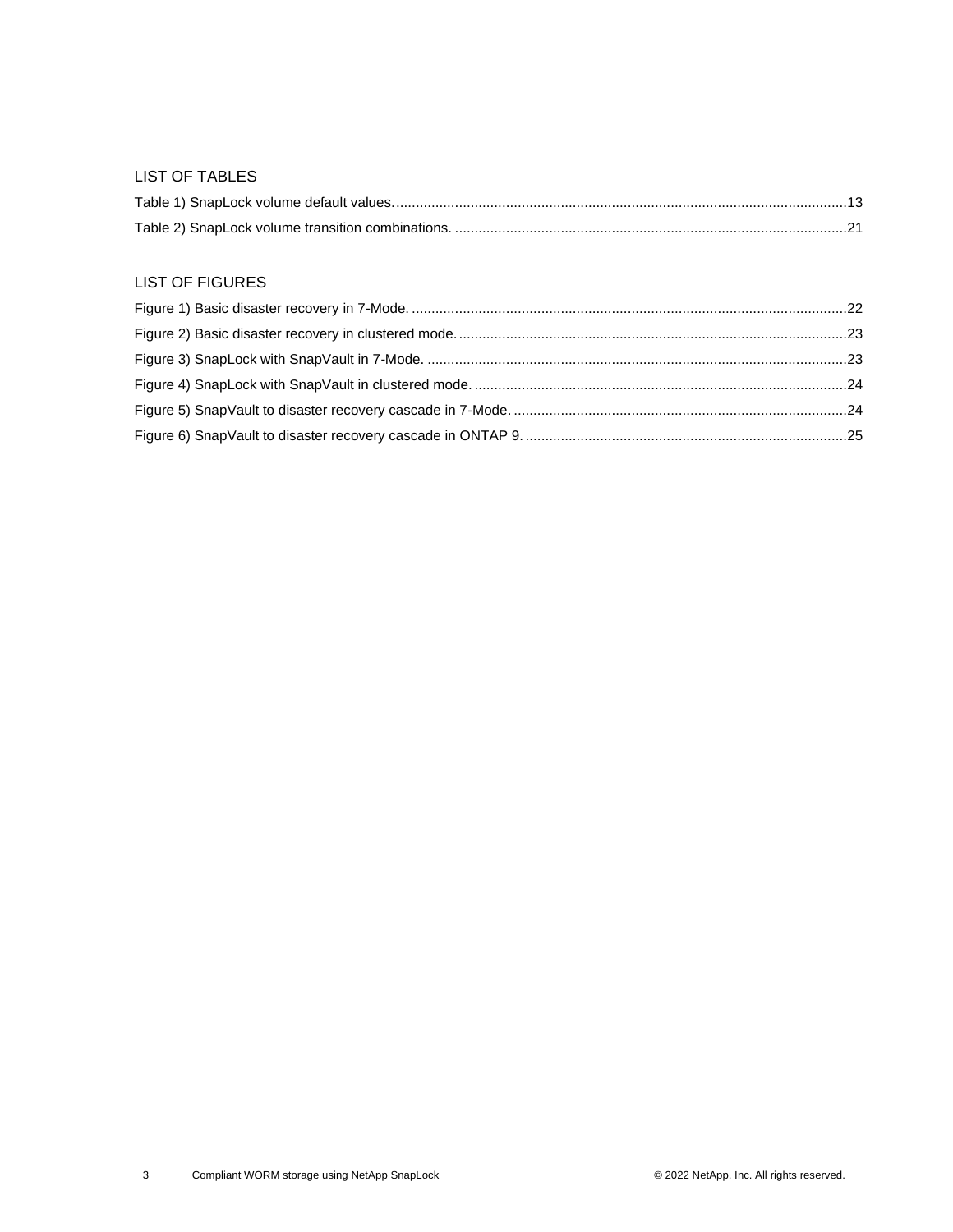## <span id="page-3-0"></span>**Introduction**

Many businesses rely on some use of write once, read many (WORM) data storage to meet regulatory compliance or simply to add another layer of data protection to their critical files (or data). Why have so many companies implemented WORM data storage, given the myriad data storage options available? There are two primary reasons:

- Regulatory agencies recognize the ability of WORM data storage to help safeguard the permanence of archived data and therefore often stipulate that only nonerasable, nonrewritable WORM storage be used to meet their regulations.
- Businesses place a premium on protecting certain business records or critical data files from accidental or intentional alteration or deletion, and WORM functionality, such as nonerasable and nonrewritable data storage, can provide long-term data permanence.

To address issues faced by growing business requirements for WORM data storage and to alleviate issues inherent with traditional WORM storage solutions, NetApp introduced SnapLock software.

SnapLock allows companies to benefit from the data permanence functionality of traditional WORM storage using existing, easy-to-manage NetApp disk storage technologies. NetApp systems can now be configured with SnapLock Compliance and SnapLock Enterprise software for high levels of data integrity, performance, and retention and low TCO.

SnapLock helps customers meet internal and external requirements for retaining, protecting, and accessing regulated and reference data. With SnapLock, customers can create volumes in which files can be committed to the WORM state to prevent files from being altered or deleted until a specified retention date. You can back up this WORM data to disk or to tape for an additional level of data protection. With the NetApp fully integrated data protection portfolio, customers can simultaneously perform disk-to-disk backup and cross-platform replication to protect their most precious resource: their data. As regulatory rules change over time, the flexibility of SnapLock allows companies to implement these policy changes, making it scalable for the future of your business and the industry. Because SnapLock relies on industry-standard network storage protocols, you can achieve your data permanence objectives without sacrificing simplicity or performance.

NetApp unifies archival and compliance initiatives enterprise-wide on a single flexible platform that eliminates the need for separate storage silos. For companies experiencing unmitigated data growth and mounting compliance challenges, some data is archived purely for cost savings without the need for immutability; other data is retained for compliance or legal purposes for which immutability is desired or required. Because SnapLock is a volume-based solution, customers can mix and match both WORM volumes and non-WORM volumes on the same unit to reduce cost and complexity.

## <span id="page-3-1"></span>**SnapLock fundamentals**

SnapLock is the NetApp high-performance compliance solution that provides the capability of data retention and WORM protection for retained data. With SnapLock, customers can create nonmodifiable, nonerasable volumes to prevent files from being altered or deleted until a specified retention date.

SnapLock allows this retention to be performed at the file level through standard open file protocols such as CIFS and NFS.

SnapLock is a license-based feature of ONTAP that works with application software to administer nonrewritable storage of data. There are two types of SnapLock: SnapLock Compliance and SnapLock Enterprise. You can activate both types through a single add-on license in ONTAP.

Part of our proven NetApp ONTAP storage software, NetApp SnapLock software delivers highperformance, disk-based data permanence for HDD and SSD deployments.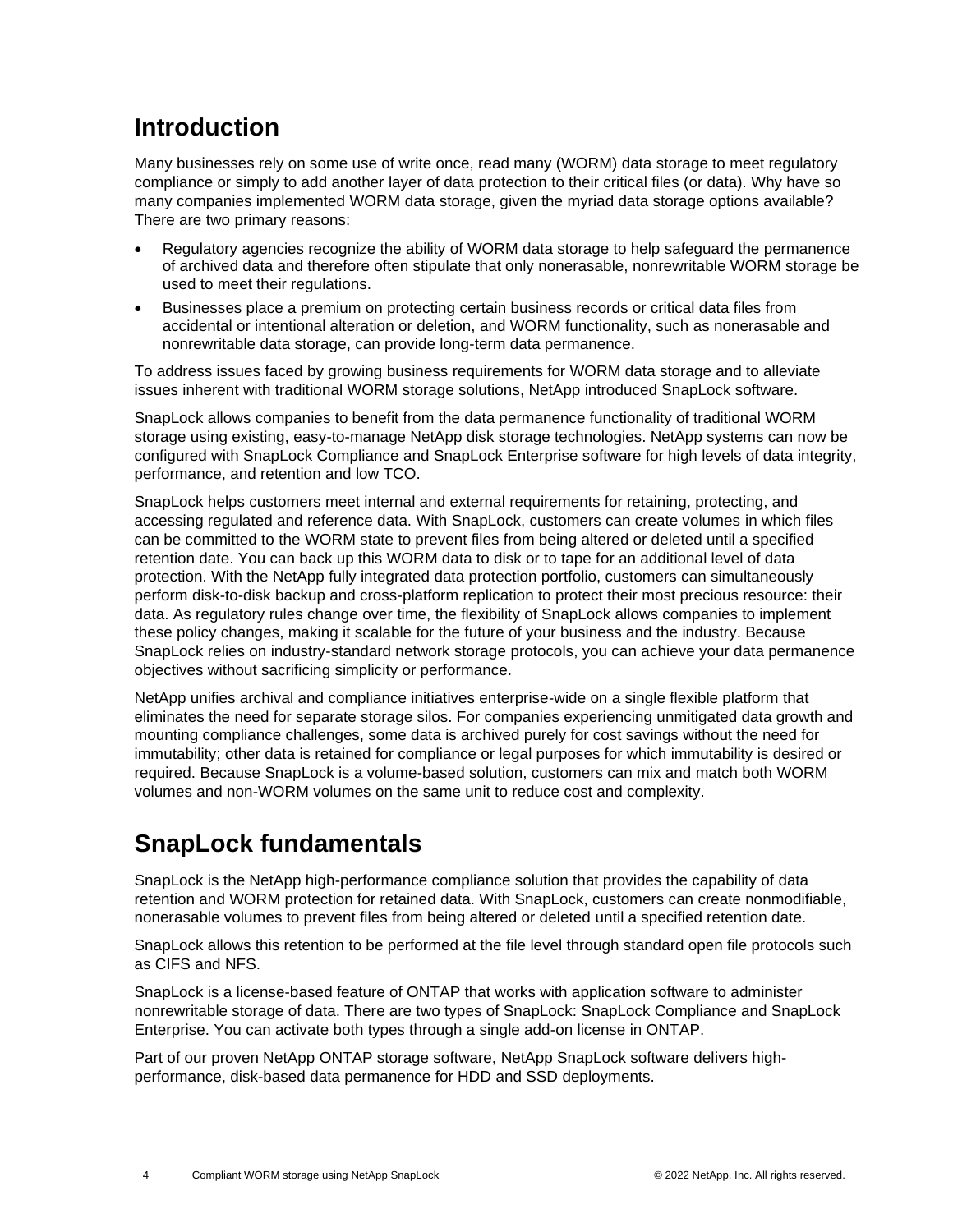SnapLock helps provide data integrity and retention, enabling electronic records to be both unalterable and rapidly accessible. Both SnapLock retention features are certified to meet strict records retention requirements as well as addressing an expanded set of retention requirements, including Legal Hold, Event-Based Retention, and Volume Append Mode.

SnapLock creates nonrewritable, nonerasable data on hard disk drives or flash media to prevent files from being altered or deleted until a predetermined or default retention date. SnapLock supports litigation hold and event-based retention, and incrementally appending files while remaining locked (for example audio or video surveillance and logging).

Both types run on NetApp systems with lower cost SATA-based drives, higher performance SAS or fiberattached disk drives, and SSD/flash drives. This flexibility allows customers to buy the amount and type of storage that fit their business needs for SnapLock WORM storage.

## <span id="page-4-0"></span>**What are SnapLock Compliance and SnapLock Enterprise?**

Both SnapLock versions provide nonerasable, nonrewritable WORM data permanence using all types of disk and/or flash drives in a cost-efficient, highly available RAID configuration. From a data protection perspective, the process of committing data to an immutable WORM state on either SnapLock type can be thought of in the same manner as storing data on an optical platter. Similar to an optical platter burned with data, both SnapLock types protect data committed to WORM state from any possible alteration or deletion until their retention periods have been expired.

The SnapLock Compliance software feature is certified to meet strict records-retention requirements, such as SEC Rule 17a-4, FINRA, HIPAA, and CFTC—as well as national requirements for the Germanspeaking countries (DACH) and GDPR, which require the use of nonerasable storage. SnapLock Compliance provides an "untrusted storage administrator" model of operation in which the records and files committed to WORM storage on a SnapLock Compliance volume can never be altered or modified and can be deleted only after their retention periods expire. Moreover, a SnapLock Compliance volume cannot be deleted until all the records and files stored on it have passed their retention periods. In the case of SnapLock Compliance, any operation by the storage administrator that could compromise WORM data is not permitted, and there is protection not only at the file level but also at volume, aggregate, and disk levels.

SnapLock Enterprise, in contrast, operates under a "trusted storage administrator" model and is designed to help organizations meet self-regulated and best practice guidelines for protecting digital assets with WORM data storage. Data stored on a SnapLock Enterprise volume is protected from alteration or modification. SnapLock Enterprise has one main difference from SnapLock Compliance; because the stored data is not for strict regulatory compliance, SnapLock Enterprise volumes and the data they contain can be destroyed by an administrator with root privileges on the storage system that contains the SnapLock Enterprise volumes before the end of their retention periods.

**Note:** Even those with administrative access to the storage system are not permitted to modify individual files under WORM protection on a SnapLock Enterprise volume.

## <span id="page-4-1"></span>**Using SnapLock**

In ONTAP 9, apart from CLI and ONTAP REST API support, ONTAP System Manager and ONTAP System Manager support have also been introduced for SnapLock.

## <span id="page-4-2"></span>**Licensing**

In ONTAP 9, only a single SnapLock license is required to use both SnapLock Compliance and SnapLock Enterprise functionalities on a node. The SnapLock license is a node-locked license. Installing a nodelocked license entitles a node to the licensed functionality. For the cluster to use the licensed functionality and to be compliant, all the nodes must be licensed for the functionality.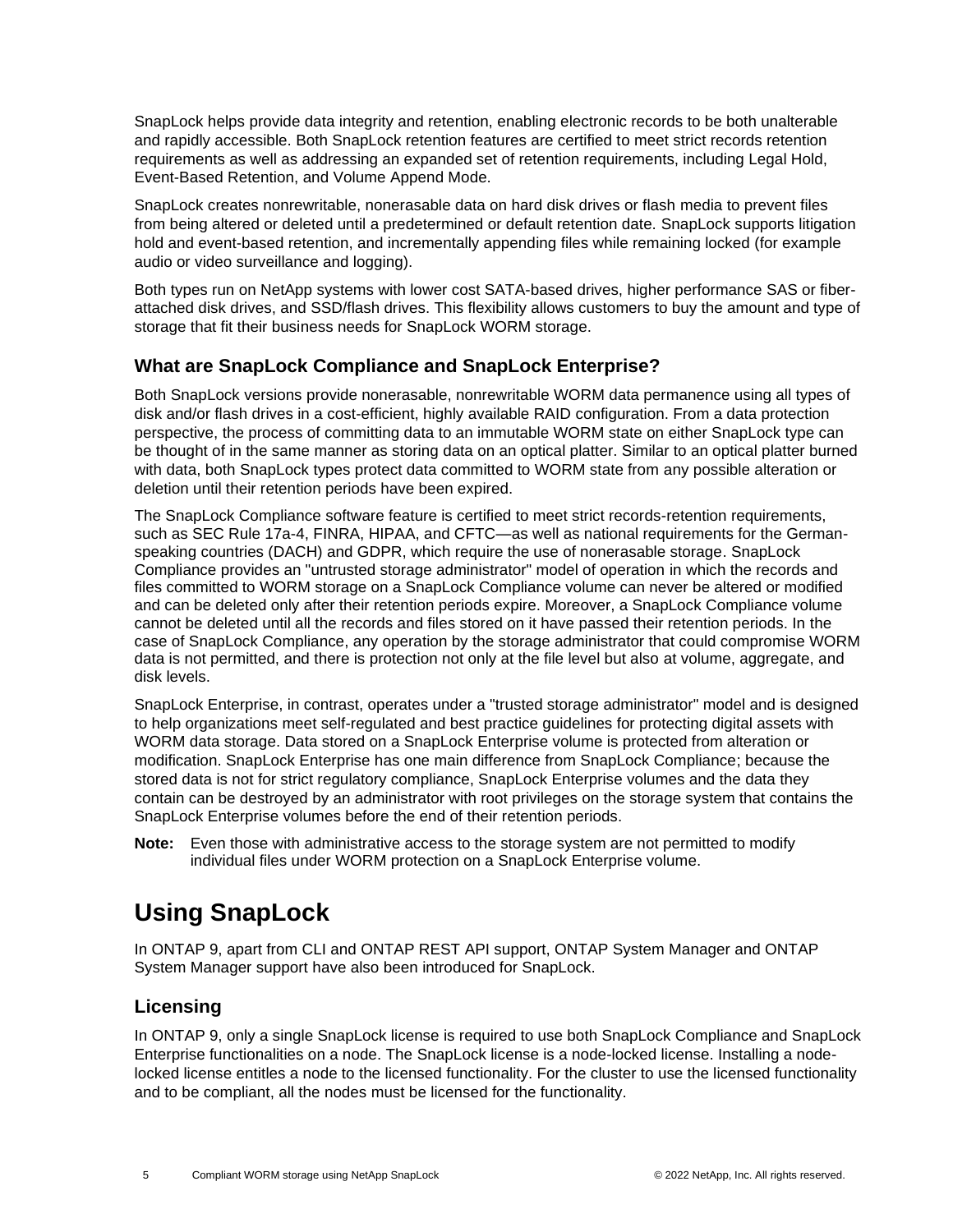After the data has been committed to WORM, SnapLock continues to enforce the WORM property of the data regardless of the state of licensing. Moreover, after the SnapLock volumes have been created, you can commit files to WORM state even without a license. However, the state of licensing determines the configuration changes for SnapLock. The following operations require the SnapLock license to be enabled:

- Initializing ComplianceClock
- Creating a SnapLock aggregate
- Creating a SnapLock volume
- Turning on the autocommit scanner
- Creating a user with vsadmin-snaplock role
- Enabling privileged-delete
- Setting up the SnapLock audit log volume configuration

Modifying existing configurations is usually allowed even if the SnapLock license is not enabled. The following operations do not require the SnapLock license to be enabled:

- Deleting a SnapLock aggregate
- Deleting a SnapLock volume
- Turning off the autocommit scanner
- Deleting a user with vsadmin-snaplock role
- Disabling or permanently disabling privileged-delete
- Deleting the SnapLock audit log volume configuration

## <span id="page-5-0"></span>**Initializing SnapLock ComplianceClock**

In a data compliance environment, you cannot rely on a system clock because it can be arbitrarily modified by the administrator, thereby compromising the retention period of WORM files and NetApp Snapshot™ copies. Therefore, SnapLock relies on the ComplianceClock service in ONTAP, which is a software-based, tamper-resistant clock. The ComplianceClock can be initialized only once by the administrator on every node, after which it operates based on hardware ticks. Before initializing the ComplianceClock, the administrator must properly take note of the time zone and make sure that the storage system's time is as accurate as possible. After the ComplianceClock is initialized, the administrator cannot perform any action that causes any adjustment to the clock. This feature makes sure that the retention period of WORM files cannot be shortened by doing forward adjustments of the reference clock.

There are two types of ComplianceClock:

- **Volume ComplianceClock (VCC).** The volume ComplianceClock is a tamper-resistant reference time per volume. The VCC is stored only on SnapLock volumes and is used to determine the expiration of WORM files and WORM Snapshot copies in that volume. Because the VCC is per volume, VCC skewing of volume X does not affect the VCC of volume Y. The VCC is updated on SnapLock volumes lazily, only when they are in a consistency point, because of client writes or any other ONTAP operation. There is a forced update of the VCC after a large interval of time (24 hours).
- **System ComplianceClock (SCC).** A single system ComplianceClock is maintained per node. The SCC is used to update the VCC values and to provide the base VCC value for new volumes. The SCC is stored in the node root volume. It is updated in memory and on the node root volume every 15 seconds based on hardware ticks.

Each SnapLock volume maintains the following on-disk metadata for the VCC:

- VCC time: 64-bit VCC time stamp
- SCC time: 64-bit SCC time stamp (SCC time at last update)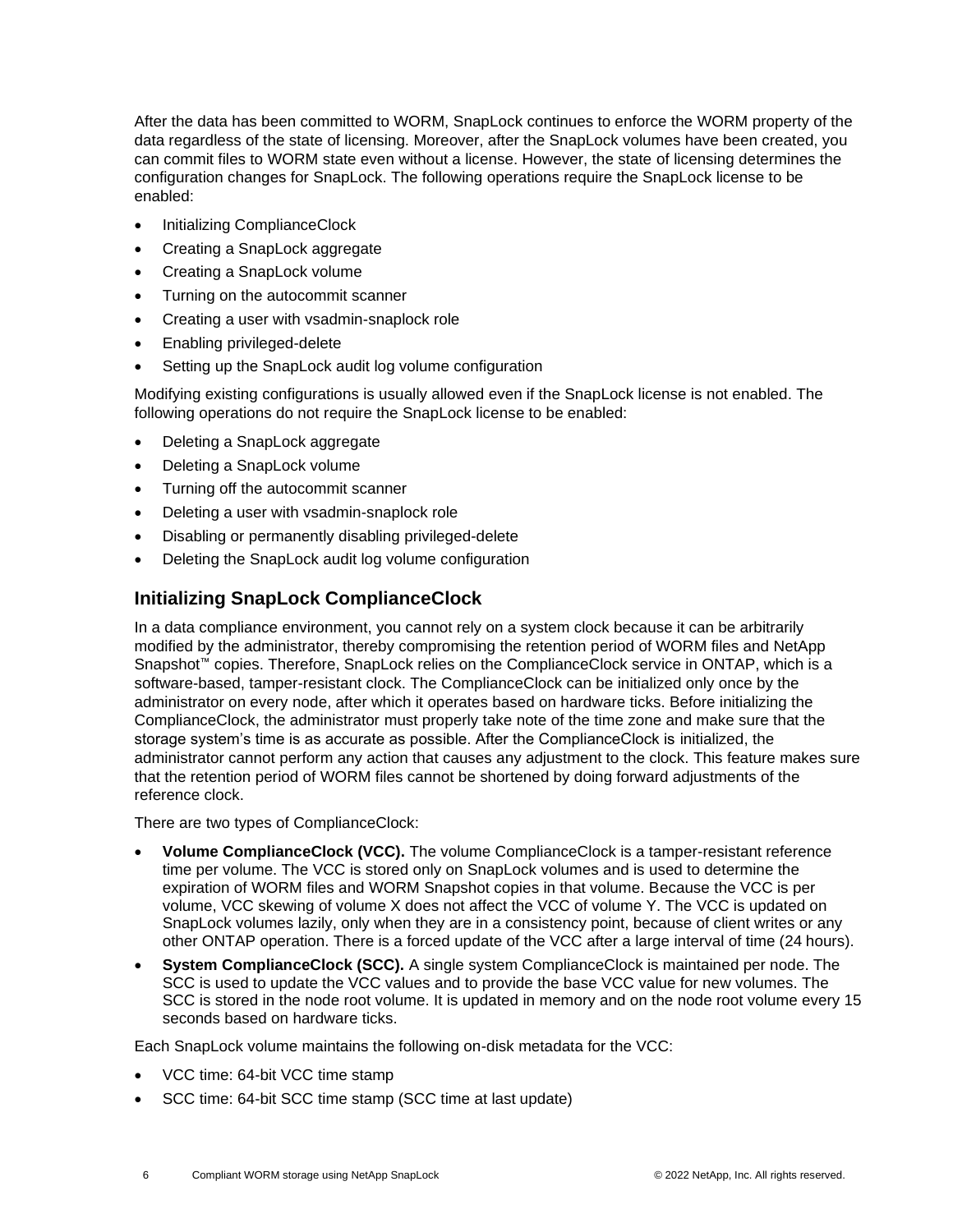- Node ID: unique identifier for the node (used for SCC-VCC association)
- SCC ID: unique identifier for the SCC (used for SCC-VCC association)

The VCC is initialized only once (either at creation or at upgrade) and cannot be reinitialized after that. The VCC obtains its starting value from the SCC at the time of volume creation. It uses the SCC as a reference time base for its updates. The VCC is updated as follows:

time elapsed since last update (delta) = current SCC time - SCC time at last VCC update new VCC time = stored VCC time + delta

When a volume is brought online, the time elapsed since the last update is computed. If the node ID and SCC ID match, the on-disk VCC of the volume is updated. Therefore, if the volume is brought back online on the same system, there are no VCC skews, irrespective of the duration for which the volume was kept offline.

The ComplianceClock can be initialized exactly once on a node by running the following command:

snaplock compliance-clock initialize -node <nodename>

The ComplianceClock can be viewed by running the following command:

snaplock compliance-clock show

## <span id="page-6-0"></span>**SnapLock volume and aggregate creation**

After a SnapLock license has been installed and the ComplianceClock has been initialized on a storage system, the following steps show various aspects of a SnapLock volume, including creation and attempted destruction, operations such as WORM commits, attempted deletion or modification, and overall ease of use. Some thought and planning are required to optimize reliability and performance, and this information is contained in the best practice guidelines section later in this document.

You use the volume  $-$ snaplock-type option to specify a Compliance or Enterprise SnapLock volume type. For releases earlier than ONTAP 9.10.1, you must create a separate SnapLock aggregate. Beginning with ONTAP 9.10.1, SnapLock and non-SnapLock volumes can exist on the same aggregate; therefore, you are no longer required to create a separate SnapLock aggregate if you are using ONTAP 9.10.1. You create SnapLock volumes in the same way that you create non-SnapLock volumes.

**Note:** The comingled aggregates always reflect the strictest SnapLock type of all the volumes hosted on it. For example, an aggregate with one SnapLock Compliance volume, one SnapLock Enterprise volume and several non-SnapLock volumes will show as a SnapLock Compliance aggregate even though there are multiple types of volumes on the aggregate.

Beginning with ONTAP 9.11.1, NetApp ONTAP FlexGroup volumes are supported with SnapLock. A FlexGroup volume is comprised of one or more FlexVol volumes spread across multiple aggregates hosted across different nodes of the cluster and tied together into a single scalable file system. FlexGroup volumes enable scale-out performance and storage. For more information about FlexGroup volumes, see [NetApp ONTAP FlexGroup volumes best practices and implementation guide.](https://www.netapp.com/pdf.html?item=/media/12385-tr4571pdf.pdf)

FlexGroup volume support for SnapLock includes core SnapLock capabilities, volume append mode, unspecified retention time, extended retention periods (beyond 2,038), audit log volume support, and autocommit scanner. FlexGroup SnapLock support for legal hold, event-based retention, and LockVault are not supported in ONTAP 9.11.1.

**Note:** You cannot revert to an ONTAP version earlier than ONTAP 9.11.1 if there are any FlexGroup SnapLock volumes present on the cluster.

## **SnapLock Compliance restrictions**

There is a command that is modified to prevent it from carrying out its normal actions on SnapLock Compliance volumes: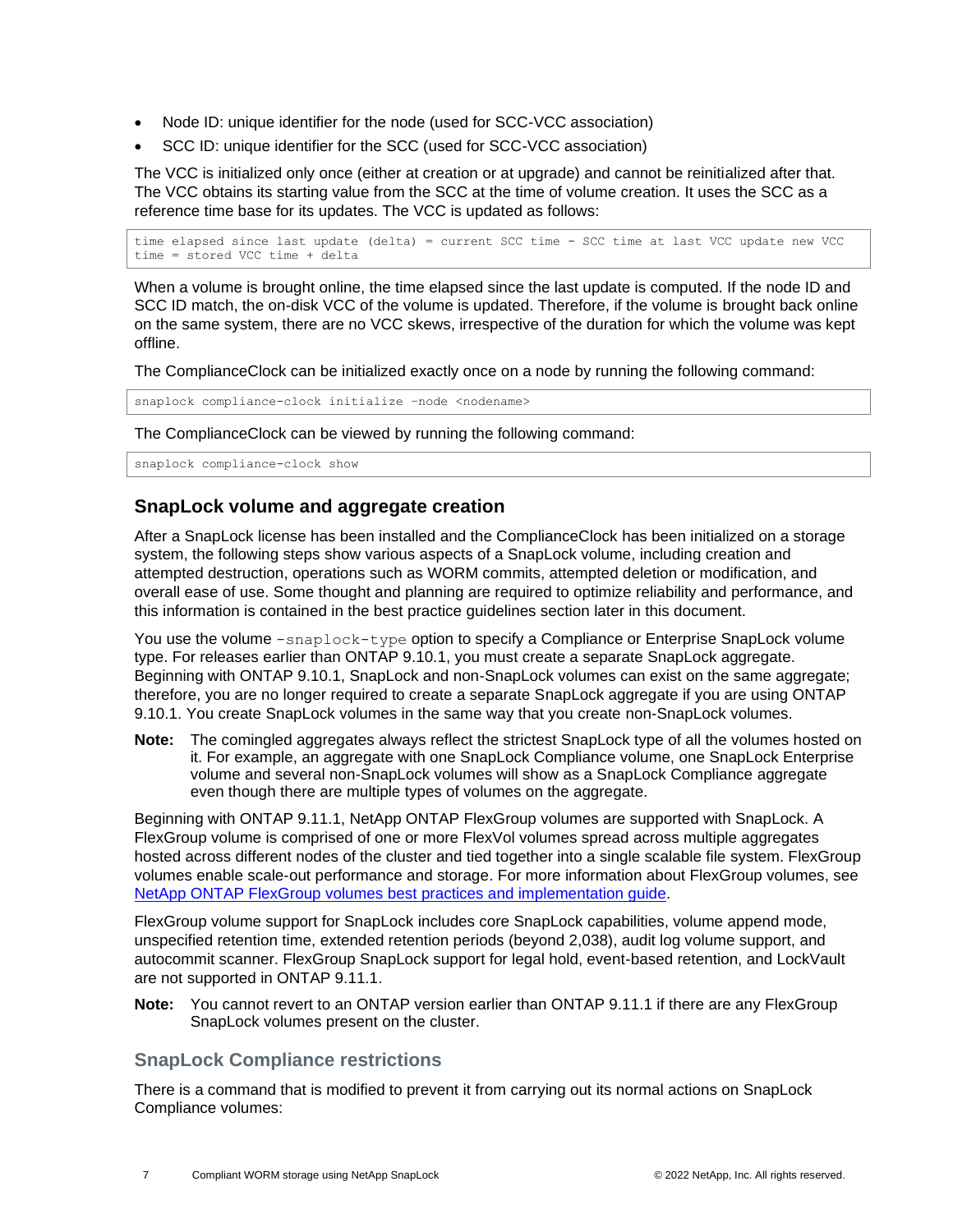• **Volume delete.** Allowing a SnapLock Compliance volume deletion before the expiration of the retention period of all the records and files on it violates the principle of WORM storage, especially in the regulated data archived space. The delete command succeeds on a SnapLock Compliance volume only if all the WORM records and files with specified retention periods have expired.

## <span id="page-7-0"></span>**SnapLock volume usage**

SnapLock provides retention granularity at the individual file level. There are several methods to commit a file to WORM on a SnapLock volume. Two are discussed below.

**Note:** Event Based Retention (EBR) is another way to commit files to WORM. See ["Event-based](#page-15-0) retention".

#### **Manual commit**

The first method is to copy or create a file on a SnapLock volume and then change the file attribute to read only using either the NFS or CIFS open protocol. Following the change to read only, the file is committed to an immutable state on the SnapLock volume. Committing a file to WORM state on a SnapLock volume includes two steps:

1. Change the last access date to the retention date on the file. If you want to use the default retention period for the volume, skip this step. The exact operation depends on the file protocol (CIFS, NFS, and so on) and the client operating system. Here is an example of how the operation can be done in a UNIX shell environment:

touch -a -t [retention date] [file]

2. Transition the file's attributes from a writable state to a read-only state. The exact operation depends on the file protocol (CIFS, NFS, and so on) and the client operating system, but the operation is always straightforward. This transition can easily be done manually with scripts or programmatically. Some examples for different environments are:

UNIX shell environment:

chmod -w [file]

Windows shell environment:

attrib +r [file]

When you commit a file to WORM state, volume ComplianceClock time is written to the ctime field of the file. The volume ComplianceClock is used for calculating a file's retention period.

**Note:** It is very important to note that for the committal to WORM state to occur, the file must experience a transition from a writable state to a read-only state. Files that are created read only do not experience this transition and hence are not committed to WORM state. Applications should always make sure that the file is initially writable on the SnapLock volume before making it read only to commit to WORM state.

#### **Autocommit**

The second method of committing files to an immutable state on a SnapLock volume is accomplished using the autocommit option, which can be set on the SnapLock volume. In this case, the application is not required to set the read-only file attribute. The autocommit feature enables automated committing of a file to WORM state on a SnapLock volume if the file did not get changed for the autocommit-period duration. Each volume has its own autocommit-period volume option, giving flexibility to the administrator to configure different WORM policies on different volumes. By default, autocommit is disabled on the SnapLock volume. Minimum configurable value for autocommit-period is as little as 5 minutes, and maximum is up to 10 years.

**Note:** Autocommit might not be suited for all cases because it is very difficult to know when an application has completed writing to the file. If the commit to WORM occurs prematurely, it leaves behind a nonmodifiable file, which the application might not accept. The autocommit scanner runs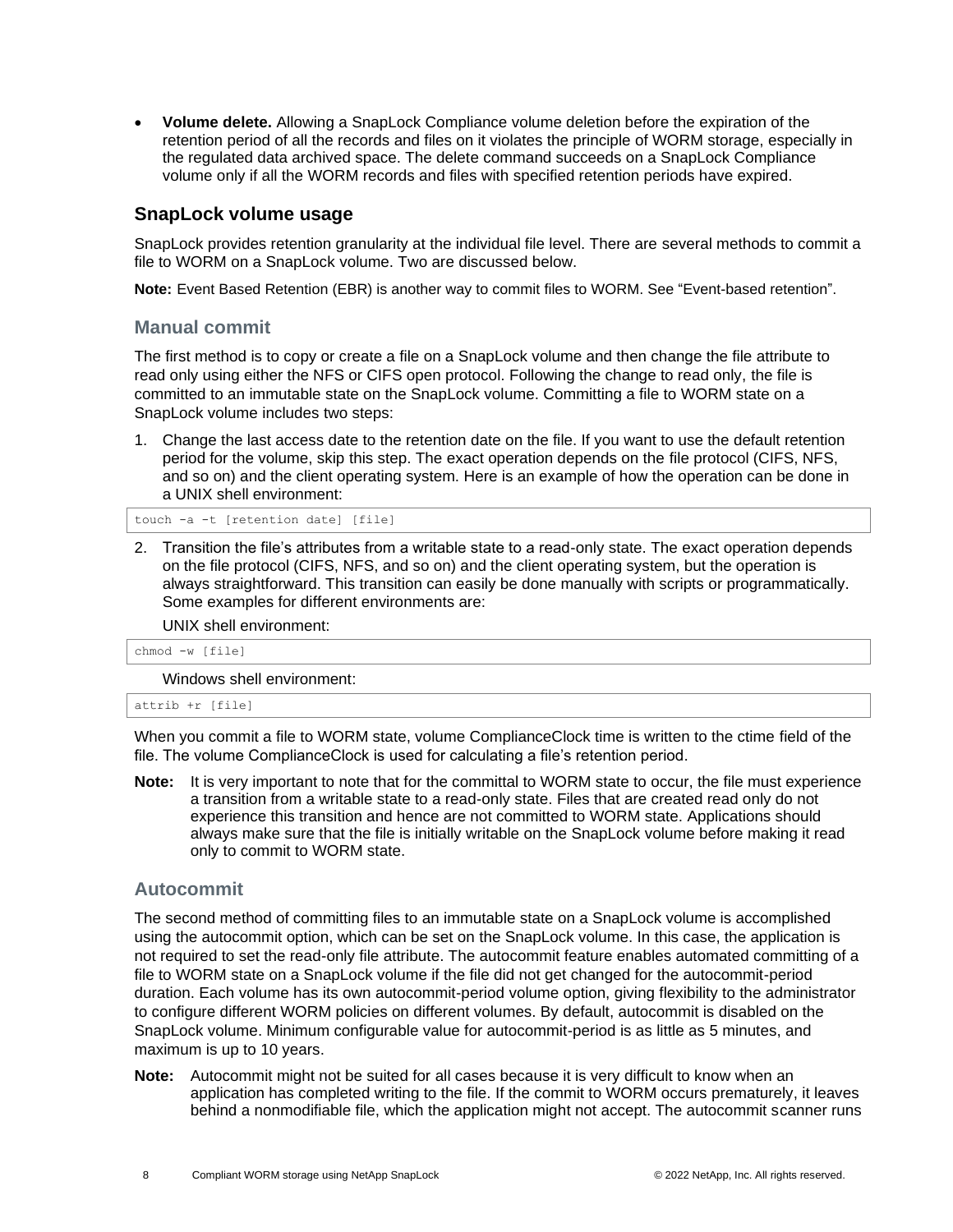a thread per volume to scan all the files in the volume. It can have scaling issues if the number of volumes in that node is high or if WAFL® is busy with client I/O.

## **Committing a file to WORM**

A file can be committed to WORM in several ways:

- Create a file in a SnapLock volume:
	- File created by an application as read-write (RW) in a SnapLock volume that has no autocommit period specified. When ready, the application finally sets the file to read only, thereby committing the file to WORM.
	- File created by an application as RW in a SnapLock volume that has an autocommit period specified. At the end of the autocommit period, the file is automatically set to read only by the autocommit scanner. No need for the application to explicitly make the file read only.
- Copy an RW file into a SnapLock volume:
	- Whatever copy application is used to copy into the SnapLock volume, the end result will be an RW file that is not committed to WORM. Either the file will have to be manually committed to WORM by changing it to read only, or the autocommit functionality will have to be used to automatically commit the file.
- Copy a read-only file into a SnapLock volume:
	- − Using NFSv3:
		- − An NFS (UNIX-style) copy command will create a read-only file in the SnapLock volume and then try to copy data into it. This will fail. The file must be changed to RW before copying.
	- − Using CIFS/SMB:
		- If the copy command results in an RW file, then the result is the same as when you copy an RW file into a SnapLock volume; the file must be manually committed to WORM, or autocommit must be enabled. (Using the  $\text{copy}$  command from the command line, a readonly file is written as an RW file.)
		- If the copy command results in a read-only file, then the file is automatically committed to WORM. For example, using Windows drag-and-drop or copy/paste, initially an RW file is created, the data is copied into it, and the file is then made read only (thereby committing it to WORM).

If in any doubt, the recommendation is to test the copy methods prior to implementation.

For more details about the procedure to commit WORM files, see the [ONTAP 9 Documentation Center.](https://docs.netapp.com/ontap-9/index.jsp?topic=%2Fcom.netapp.doc.pow-arch-con%2FGUID-ABFD860B-BBC5-4F0A-A83F-0942E4C214AA.html)

#### **SnapLock retention periods**

Regardless of how files are committed to an immutable state on a SnapLock volume, it is important to understand the retention period settings. Every record committed to the WORM state on a SnapLock volume can have an individual retention period associated with it. ONTAP data management software enforces retention of these records until the retention period ends. After the retention period is over, the records can be deleted but not modified.

Each SnapLock volume has options that are set to control the minimum, maximum, and default retention periods. These values are minimum-retention-period, maximum-retention-period, and default-retentionperiod, respectively. default-retention-period can be set to any value between and including minimumretention-period and maximum-retention-period. If an application does not specify any retention period when committing the file, the default-retention-period is used. If the application attempts to set a retention period that is less than the minimum-retention-period, then the minimum-retention-period is used instead. If the application attempts to set a retention period that is more than the maximum-retention-period, then the maximum-retention-period is used. These settings are beneficial in situations in which you are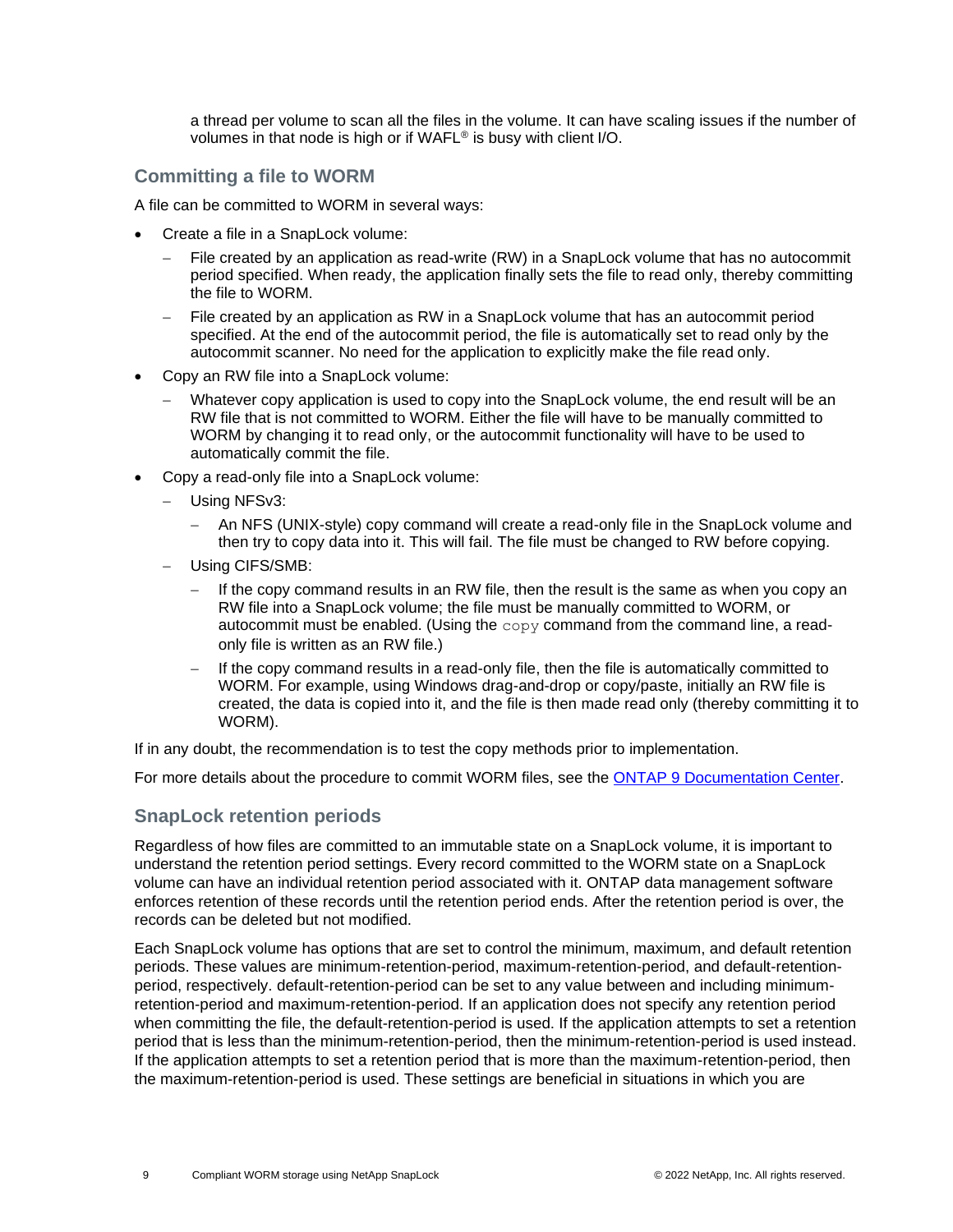evaluating a new application and do not want to have files committed for an extended period of time. The maximum-retention-period check does not come into play when extending the retention period of a file.

### <span id="page-9-0"></span>**SnapLock volume append mode**

When a user commits a file in a SnapLock volume to WORM, the file cannot be deleted until the file retention time has expired. At no point in time can the file contents be modified before or even after expiration. A file's retention time can only be extended, not shortened. For logging purposes, a user might want to append to this WORM file.

With ONTAP 9, SnapLock allows creation of another type of file called a WORM-appendable file. The WORM append feature allows users to create a WORM file and append data to it. The data that is added to the file is committed automatically to WORM in chunks of 256K. Blocks are locked as they are written to specially defined appendable WORM files. The user can append logs to this file but cannot modify the existing contents of the file or delete the file until expiration. This is especially useful for log files that can be added to, but not altered or deleted. For example, use this approach when audio, video, or logging applications autonomously or automatically create files in an NFS or CIFS share.

Steps to create a WORM-appendable file on a SnapLock volume:

- 1. Create a zero-byte file.
- 2. Set the required retention time in the atime field of the file (optional).
- 3. Remove the write permissions on the file to make it WORM.
- 4. Add the write permissions to make the file writable (in this case, only appendable).
- 5. After logging is complete, the file can be made into a WORM read-only file by removing the write permissions of the file.

With ONTAP 9.3, a new volume option for SnapLock volumes was introduced to enable or disable SnapLock Volume Append Mode (VAM). When the VAM option is enabled, all newly created files with write permissions are made WORM-appendable files by default. This option can be toggled only on empty volumes (with no user data or Snapshot copies) to prevent disruption of applications already using the volume.

Command to enable VAM on an empty volume:

volume snaplock modify -vserver vs1 -volume vol1 -is-volume-append-mode-enabled true

On a VAM-enabled volume, the autocommit scanner code will look for WORM-appendable files with no writes in the last autocommit period amount of time in addition to regular non-WORM files. Those files will be converted to WORM-only status (that is, write access will be removed).

In summary: When a file is being written to in append mode, data is protected against overwriting or deletion in 256KB segments, for example, every time a 256KB segment is filled it is committed to WORM. Any data in an incomplete (and therefore uncommitted) 256KB segment remains writable and/or deleteable until a) the segment is filled, or b) the file is manually committed to WORM. In the special case of an append mode file in a VAM volume, the file can optionally be auto-committed to WORM using the volume defaults (between five minutes and 10 year in one-minute increments).

## <span id="page-9-1"></span>**Application integration**

SnapLock is very easy to integrate with other applications because it allows the use of standard open protocols (NFS and CIFS) to set and manage the WORM data. It does this by using the atime (last access time stamp) file attribute to represent the retention period for the file. It also uses the removal of write access on the file to trigger the commit to WORM. Applications can integrate with SnapLock functionality by employing one of two basic methodologies: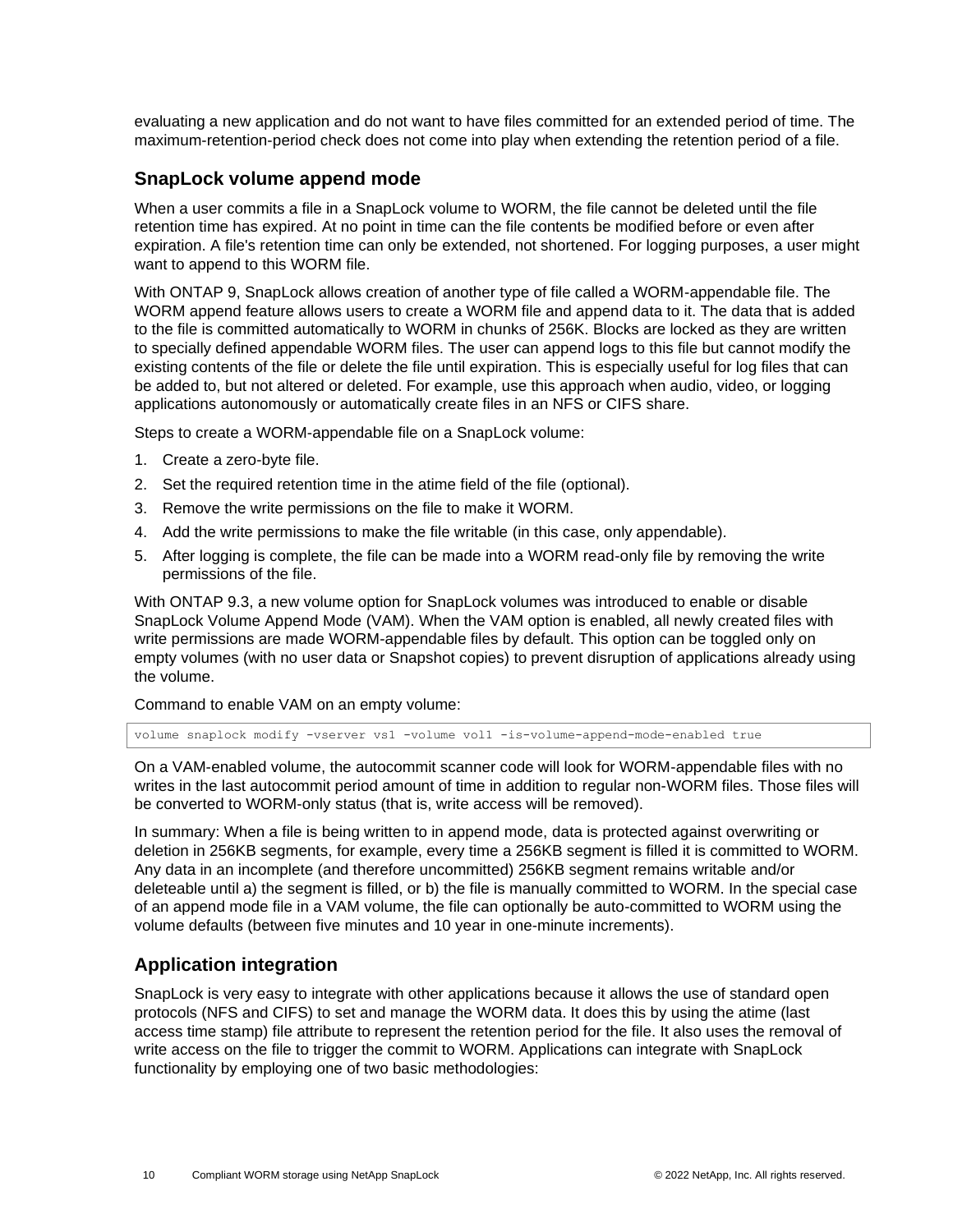- **Integration through NFS or CIFS.** This approach allows clients to perform the following operations needed to commit files to WORM:
	- a. Select the files that must be retained for a certain time period.
	- b. Select the retention period (this is typically dictated by regulations). The retention period can be set on a file basis (allowing file-level granularity), or volume-level defaults can be used to set the retention period on files that do not specify a retention period and that reside on the volume.
	- c. Commit the files to WORM state. This can be done either at an individual file level (by removing the write permissions on the file) or by using the autocommit feature to automatically commit to WORM files that have not changed for a specified period of time.
	- d. When the retention period has expired (that is, the ComplianceClock value has surpassed the value of the atime), those files can be deleted.
- **Integration through the ONTAP REST APIs**. By implementing the functionality in the ONTAP REST APIs, applications can perform SnapLock functionality that is described in this document. For the detailed list of SnapLock APIs, see the [ONTAP 9 Documentation Center.](https://docs.netapp.com/ontap-9/index.jsp?topic=%2Fcom.netapp.doc.pow-arch-con%2FGUID-ABFD860B-BBC5-4F0A-A83F-0942E4C214AA.html)

The SnapLock autocommit feature can be leveraged by applications to automatically transition files to the WORM state on SnapLock volumes. The autocommit feature is especially useful when applications simply copy files to SnapLock volumes and do not have the ability to programmatically transition them to the WORM state.

## **Setting file retention dates with SnapLock**

In keeping with the SnapLock open protocol design, support for file retention periods was implemented without requiring the use of proprietary APIs or protocols. File retention dates can be set and queried programmatically through standard system call interfaces supplied by most operating systems or interactively through standard command-line tools. They can also be set through ONTAP REST APIs. As with SnapLock operations, operations for setting retention dates occur over standard network file system interfaces such as NFS and CIFS. This flexibility allows applications to utilize SnapLock from compiled code or scripts without requiring any libraries or software to be installed on the client systems.

The retention date for WORM files on a SnapLock volume is stored in the last access time stamp of the file metadata. To set a retention date for a WORM file, the application must explicitly set the file's last access time to the desired retention date before setting the file to read only and engaging the WORM commit operation. After being committed to WORM state, the access time of the file is immutable, with the only exception being the extension of the file retention period.

## **File deletion before the retention period**

Privileged-delete functionality in SnapLock allows a privileged user with the vsadmin-snaplock role to delete an unexpired WORM file on a SnapLock Enterprise volume. However, the user cannot use the privileged-delete functionality to delete a WORM file that has already expired. The deletion is logged in an audit file on a SnapLock Compliance audit log volume so that there is a nonerasable record of the file's previous existence and early deletion. In the SnapLock audit log file, you can find details related to the privileged deletion of a WORM file, such as whether a file was deleted, when it was deleted, who deleted the file, and the file fingerprint information. Therefore, the privileged-delete feature is also known as auditable delete.

## **File deletion after the retention period**

It is important to note that ONTAP does not automatically delete files, including files that have reached or passed their retention dates. Instead, all deletions of such files must be handled by the application or some other process such as a script or batch job. After the retention date of a WORM file has been reached, ONTAP permits applications to change the file permissions back to writable from read only and then allow the file to be deleted. ONTAP does not allow any alteration or modification on the SnapLock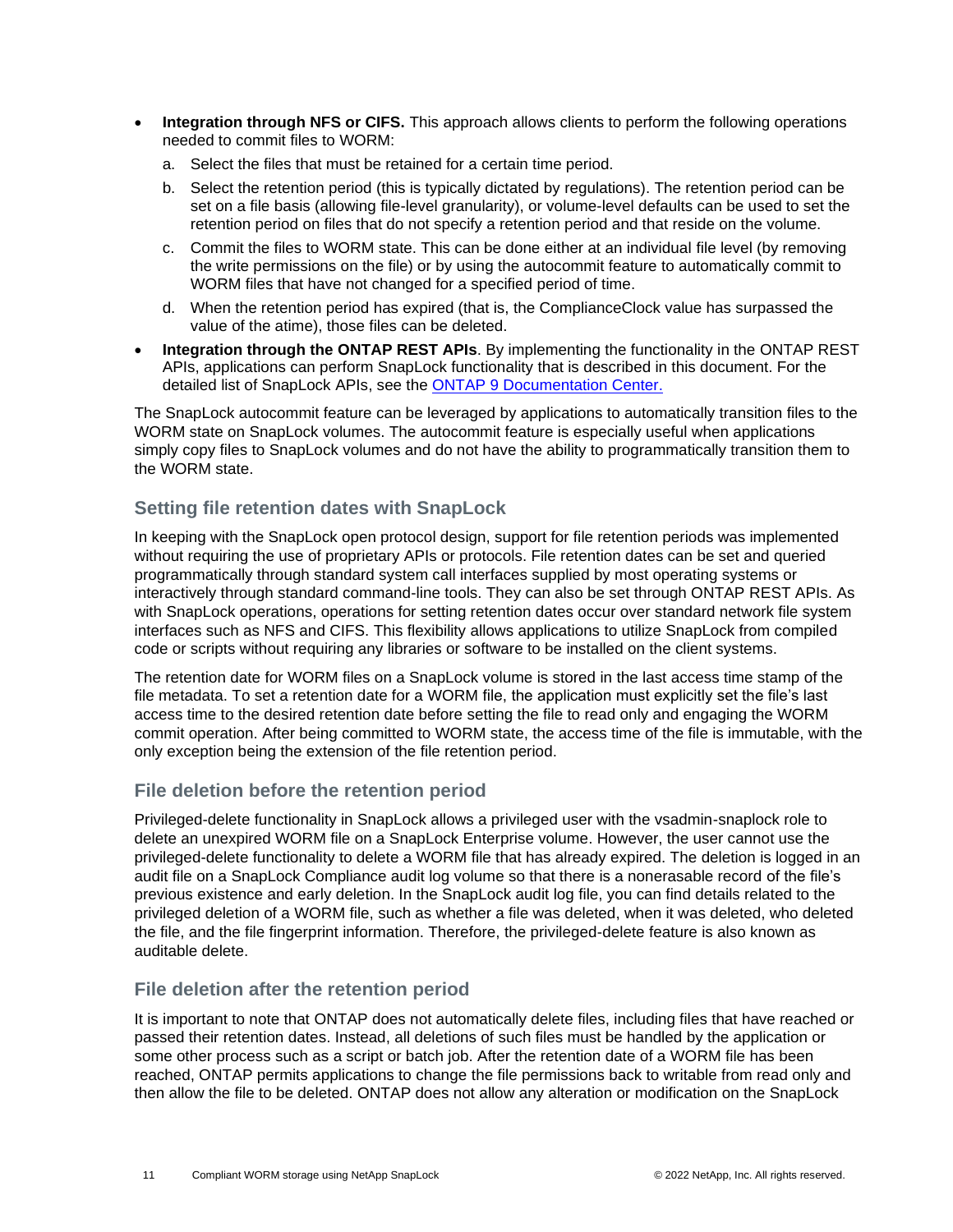file when it is back in a writable state. The only action allowed at this point is to delete the file or set a new retention date and change the file to read only to reengage SnapLock WORM protection.

## <span id="page-11-0"></span>**Best practices for SnapLock**

This section discusses best practices for SnapLock.

## <span id="page-11-1"></span>**ComplianceClock best practices**

The ComplianceClock is a software-based clock that is independent from the system clock and is updated based on the hardware ticks. Make sure that all SnapLock volumes and volumes other than SnapLock on a NetApp system with ComplianceClock enabled are taken offline (or restricted) for only brief periods. After the ComplianceClock has been initialized, it cannot be modified under any circumstances. This is to prevent any tampering with the retention date. Because the ComplianceClock is a software clock, it does not run during the outage, but its last state is persistently stored before the shutdown. When the system is brought back up, the ComplianceClock is running behind real time. As a result of this, the customer might need to wait a few extra hours or days, depending on how long the system was powered off, to delete expired files. However, this is a safe implementation from a compliance perspective, assuring that files under SnapLock protection cannot be prematurely deleted.

Additionally, the volume ComplianceClock (VCC) is updated only if the system ComplianceClock (SCC) association of the volume matches the system. This is determined using the SCC ID and node ID. Both the node ID and SCC ID of a SnapLock volume must match the corresponding values for the system to establish an association. It is required to establish the association between VCC and SCC before updating the VCC to make sure that the current SCC and last updated SCC are from the same time base.

The node ID is needed to detect change of node due to volume copy or physical movement of disks. The SCC ID is needed to detect change to SCC association due to SCC reinitialization. A change in SCC association implies that the SCC time stored on the volume does not correspond to the SCC time of the system. Therefore, SCC time of the volume gets discarded, and the VCC delta is assumed to be zero.

Upon change of SCC association, the volume's ComplianceClock metadata is updated to establish association with the new SCC. This might cause a VCC skew. In order to minimize such skews, all operations that can cause changes to the SCC association (SCC/node ID) should update the VCC before proceeding. Following is a list of such scenarios (this list might not be exhaustive):

- Volume restrict
- Volume offline
- Aggregate offline
- Aggregate relocate
- Halt/reboot

## <span id="page-11-2"></span>**SnapLock Compliance testing**

IT organizations implementing new, comprehensive archival solutions that include application software and storage on a SnapLock Compliance volume often require testing from the proof-of-concept stage through final acceptance. Even after the acceptance milestone has been reached, additional testing might arise as a natural part of upgrade efforts on any piece of the archival infrastructure. Testing an application that uses SnapLock Compliance volumes can potentially have hazards. The SnapLock Compliance traditional volume or aggregate, by design, cannot be destroyed until the retention period of all the files residing on it has expired. If the retention period is set for a long period by accident, the disks that make up the SnapLock Compliance aggregate are not available for reuse until all immutable files have reached the end of their respective retention periods.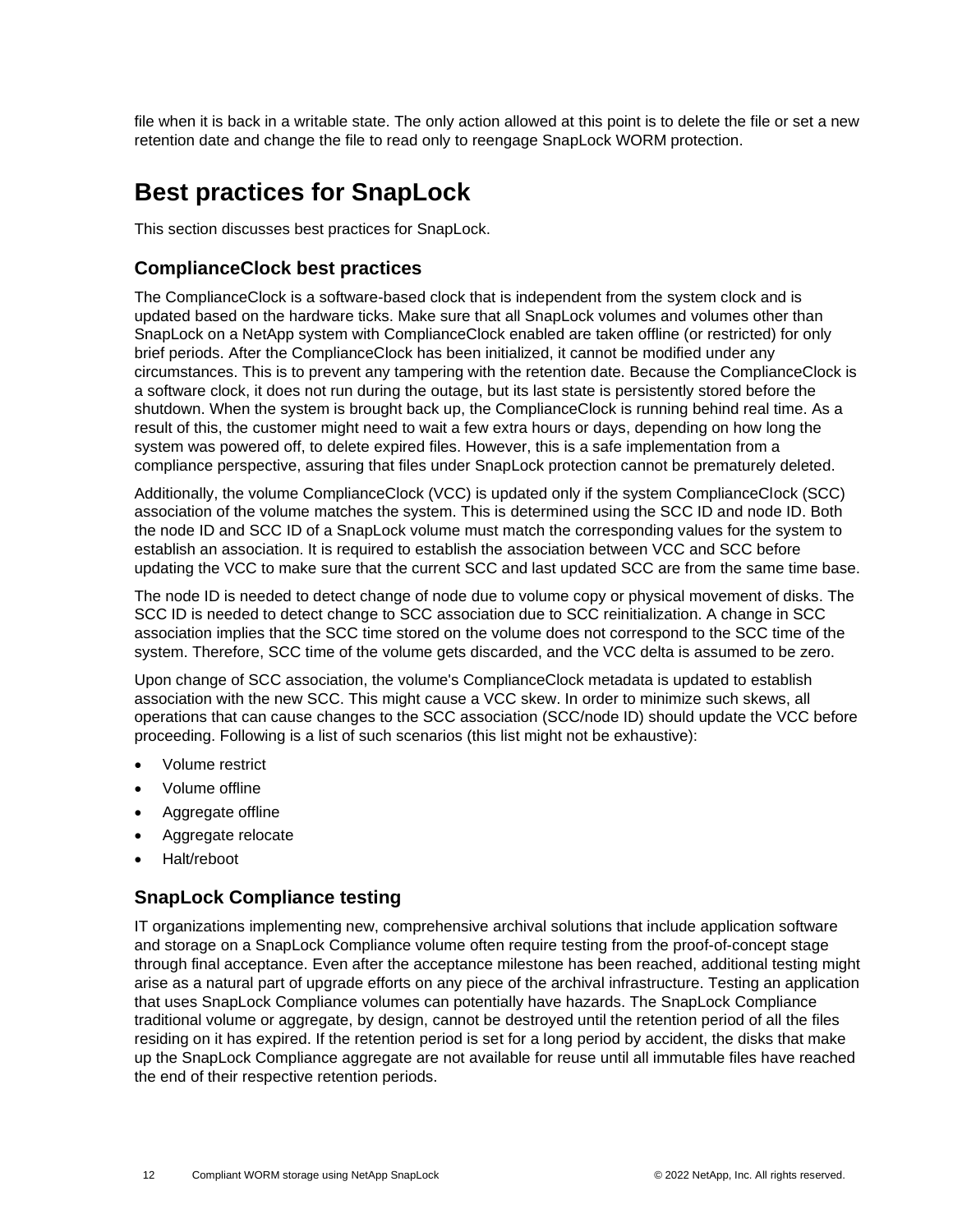## **Using physical volumes**

For both initial and ongoing testing, storage administrators are advised to create a permanent dedicated test volume consisting of the minimum possible number of drives. When testing archiving on a SnapLock Compliance volume, be sure that retention dates are set for each file or record. Files committed to SnapLock without having a retention date set are by default set to the maximum retention period (30 years) and cannot be removed before then, unless the SnapLock volume's default or maximum retention date options specify otherwise. The SnapLock default retention period for the volume should be set to some value other than the default when the volume was created. After files have reached the end of their retention periods, the containing test SnapLock Compliance volume can be destroyed to reclaim the space.

## **Using the NetApp appliance simulator**

Another method of testing SnapLock Compliance process is to use the ONTAP simulator that is available on the NetApp Support site. The simulator runs in a VMware virtual machine (VM) and has all of the functionality of ONTAP found on NetApp storage systems. The ComplianceClock value can be set in the simulator. Both types of SnapLock volumes can be created for testing and integration activities. After the testing is complete, the simulator can be deleted, and all disk space is reclaimed, even in the case of SnapLock Compliance testing. For more information about the use of the ONTAP simulator, refer to the accompanying documentation.

## <span id="page-12-0"></span>**Creating and growing production SnapLock volumes**

For SnapLock storage, it is important to consider how directories are treated. After directories are created on a SnapLock volume, they cannot be renamed regardless of their access permissions. This is important to remember when using Microsoft Windows Explorer to create a new folder. Windows Explorer first creates a directory called New Folder. Attempting to rename this directory to something more useful is not possible on a SnapLock volume. You can create and rename folders in a volume other than SnapLock until they are correctly named and then copy them to the SnapLock volume. Manually creating directories on SnapLock volumes in either the Microsoft or the UNIX environment is better handled using the  $mkdir$ command in a CLI. Although directories cannot be renamed, they can be deleted as long as no files committed to WORM state are contained within their hierarchy.

## <span id="page-12-1"></span>**SnapLock volume minimum, maximum, and default retention period values**

When a SnapLock volume is created, default values are set for the volume minimum, maximum, and default retention periods for files residing on the volume. [Table 1](#page-12-2) contains the default values.

| <b>Option</b>                   | <b>SnapLock Enterprise</b> | <b>SnapLock Compliance</b> |
|---------------------------------|----------------------------|----------------------------|
| minimum-retention-period (min.) | $\Omega$                   | 0                          |
| maximum-retention-period (max.) | 30 years                   | 30 years                   |
| default-retention-period        | Minimum                    | Maximum                    |
| autocommit period               | None                       | None                       |

#### <span id="page-12-2"></span>**Table 1) SnapLock volume default values.**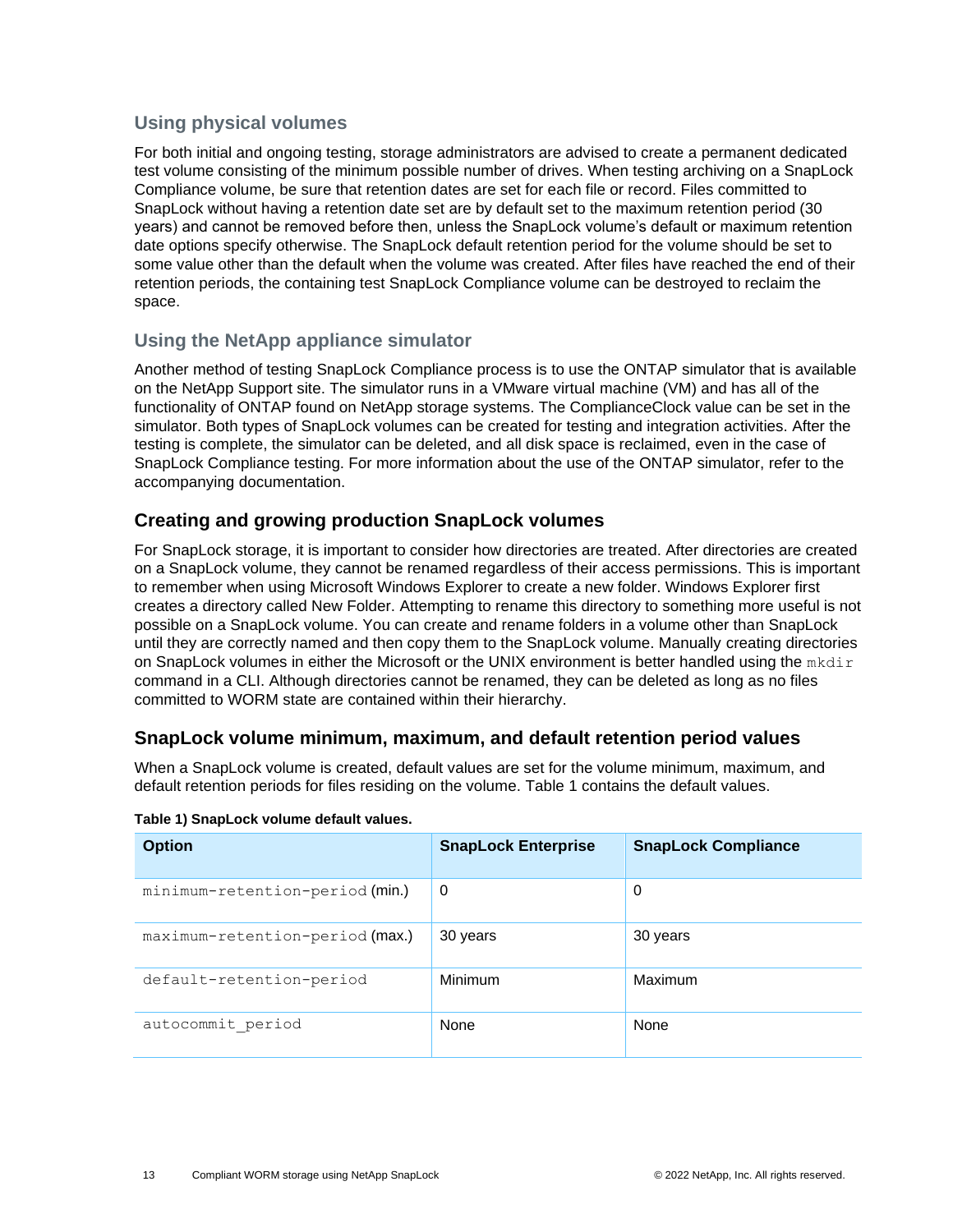These values are conservative values and probably do not reflect your company's standards. NetApp recommends that these values be reviewed and reset to values that correlate to your company's business and legal requirements.

The minimum-retention-period value prevents a retention period for a file residing on the volume to be set to a value less than the minimum period. The minimum-retention-period is used if the requested retention period is less than this value. The maximum-retention-period represents the furthest time in the future that a file can be immutable. If the requested file retention period is beyond the maximum value, the maximum-retention-period is used. If no value is specified in the retention period field, the defaultretention-period is used.

## <span id="page-13-0"></span>**Unspecified retention**

Customers might not always know what retention period to apply to newly created data, but they need it to be protected immediately. Unspecified retention time (URT) enables users to lock the data after creation and to specify a retention period at a later date.

Files with URT are retained until the file is set with an absolute retention time.

You can set URT on the file by doing the following:

- Use the file retention CLI, NetApp Manageability SDK, and REST APIs
- Use EBR with the retention period unspecified
- Enable autocommit with the default retention period of the SnapLock volume unspecified
- Remove write permission from NFS and CIFS clients when the default retention period of the SnapLock volume is unspecified

The conversion of absolute retention time (ART) to URT to ART is allowed only if the new retention time is ahead of the earlier retention time.

When using URT, the best practice is to set an explicit retention period to establish baseline (that is, minimum) retention control. After the initial retention is applied, you can change the ART to URT. This will make sure that when an ART is later set, it cannot be set to a value lower than what was originally set.

## <span id="page-13-1"></span>**Data protection**

ONTAP has numerous capabilities built-in or available as add-on options to promote data protection and high availability. However, attaining the levels of data protection mandated by regulatory agencies requires a more comprehensive enterprise strategy. At a minimum, NetApp recommends the following data protection strategies for consideration in a robust archival solution. NetApp professional services or a qualified technology partner can work with you to identify the most advantageous data protection strategy for your specific business and technology needs.

## **Replication to remote site**

To comply with data retention rules, regulatory agencies might require that a second copy of archived data be kept at a remote site. The most straightforward and natural way to comply with this requirement is to replicate data from a primary NetApp system to a secondary NetApp system in a separate location.

There are three integrated NetApp solutions available to seamlessly perform data replication:

The easiest and most robust solution is to use the NetApp SnapMirror<sup>®</sup> feature in asynchronous mode to replicate data to a remote location. Asynchronous SnapMirror replicates SnapLock data to a remote NetApp SnapLock volume while maintaining all the WORM attributes. SnapMirror is an addon license product available with ONTAP.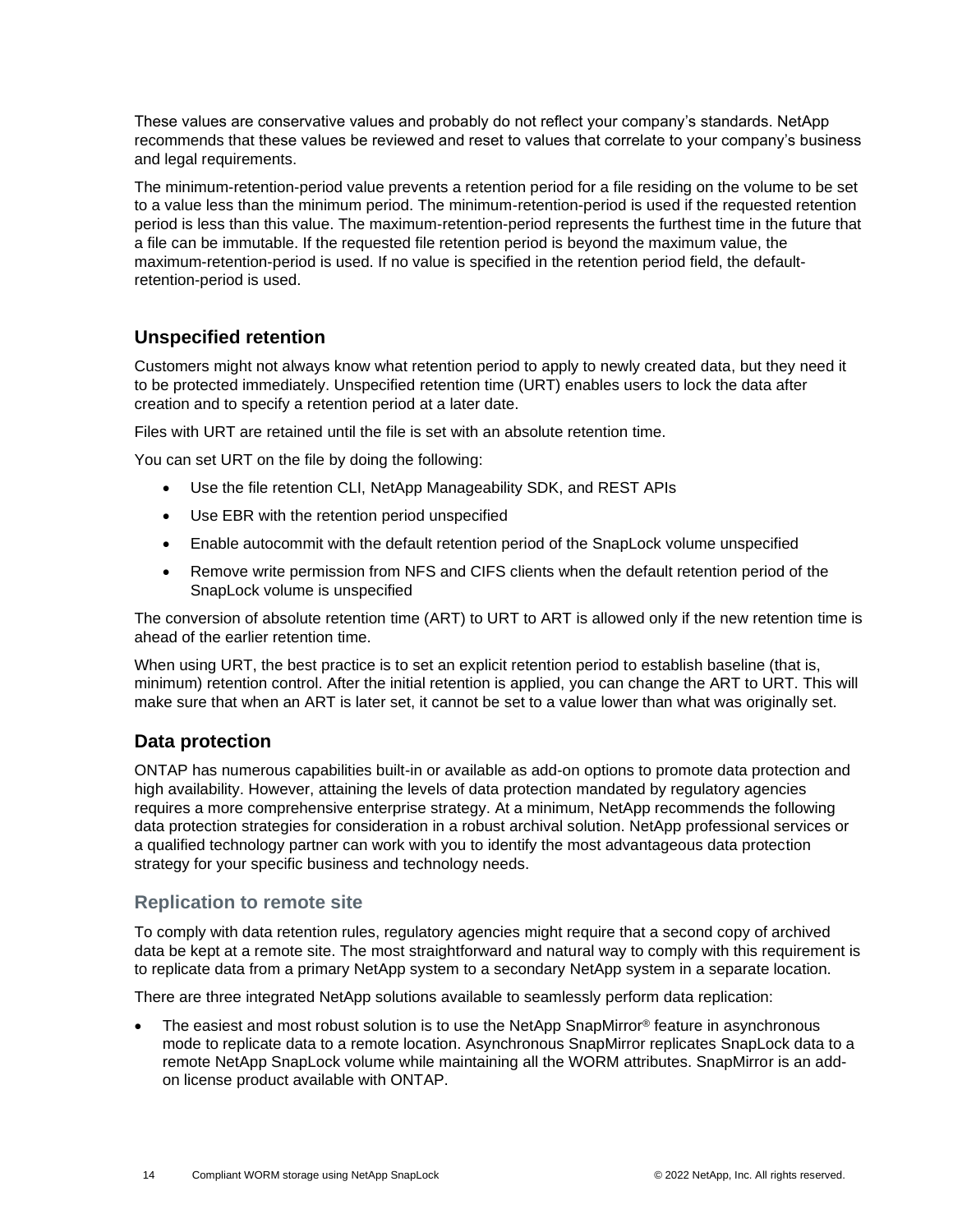- The second solution, ndmpcopy, is a free utility and is already bundled with ONTAP. Like SnapMirror, ndmpcopy maintains WORM aspects of the original files in the replicated copy.
- The third solution is NetApp MetroCluster. Only SnapLock Enterprise aggregates are supported in MetroCluster in ONTAP 9.0. With ONTAP 9.3, SnapLock Enterprise aggregates with privileged delete are supported on MetroCluster. SnapLock Compliance is also supported on unmirrored aggregates of MetroCluster starting with ONTAP 9.3. SnapLock Compliance on MetroCluster mirrored aggregates is supported only if the aggregate is only used to host SnapLock audit log volumes. SVM-specific SnapLock configurations can be replicated to both sites using MetroCluster.
	- **Note:** In all three replication cases, WORM attributes such as retention times of the SnapLock files and volumes are preserved and mirrored from the source to the destination.

## **ComplianceClock behavior with replication**

In the case of a SnapMirror relationship between SnapLock volumes, the types of SnapLock source and destination volumes must match. Volume SnapMirror does a block-level copy from the source to the destination. The source sends its computed in-core volume ComplianceClock (VCC) time to the destination. As a result, the destination VCC time ends up being the same as the source VCC time. The destination VCC time is updated with every SnapMirror update. If the mirroring relationship is broken, the destination volume is mounted read-write, and its VCC software starts operating using the destination system ComplianceClock (SCC) time as the reference. Therefore, no skews are introduced as a result of the break.

## **Disk-to-disk backup**

NetApp offers an efficient disk-based backup solution called NetApp SnapVault® that leverages blocklevel incrementals for reliable, low-overhead backup and recovery that are suitable for any environment. Storage-efficient (block incremental) daily (or more frequent) Snapshot copies are backed up to secondary storage (using SnapVault technology) and protected against modification or deletion until a specified retention date (using SnapLock technology). Note that vaulting of SnapLock volumes is not supported. A SnapVault transfer fails if the source of the SnapVault relationship is a SnapLock volume. Retention periods for these WORM Snapshot copies can be specified through the volume's default retention period. The retention period for WORM Snapshot copies can be extended, but not reduced. In ONTAP 9, this feature is known as SnapLock with SnapVault.

With non-WORM Snapshot copies, after the maximum count of Snapshot copies to be retained is reached, the oldest retained Snapshot copies are deleted when new Snapshot copies are added. However, older WORM Snapshot copies cannot be deleted until their retention period has expired. In the event that more WORM Snapshot copies need to be retained than the maximum allowed, volume clones must be used to overcome this limit.

## **Tape backup**

Although NetApp offers substantial performance improvement and storage capabilities for near-line data storage over optical or tape-based storage, tape backups are still a valuable part of an overall data protection strategy for many enterprises. If the SnapLock volume is not mirrored to another site, NetApp recommends that regulated data archived on a SnapLock volume also be backed up to another medium, whether tape or disk, using NDMP-initiated DUMP and restore to preserve the WORM characteristics of the source files. This is prudent for making multiple copies of regulated data available for redundant recovery scenarios. The data streams of these features have been augmented to preserve the WORM attributes of files on a SnapLock volume when backing up, restoring, or copying data. However, for the WORM attributes to be meaningfully enforced, the restore must also be to a SnapLock volume. If a backup from a SnapLock volume is restored to a volume other than SnapLock, the WORM attributes are preserved but are ignored and not enforced by ONTAP data management software.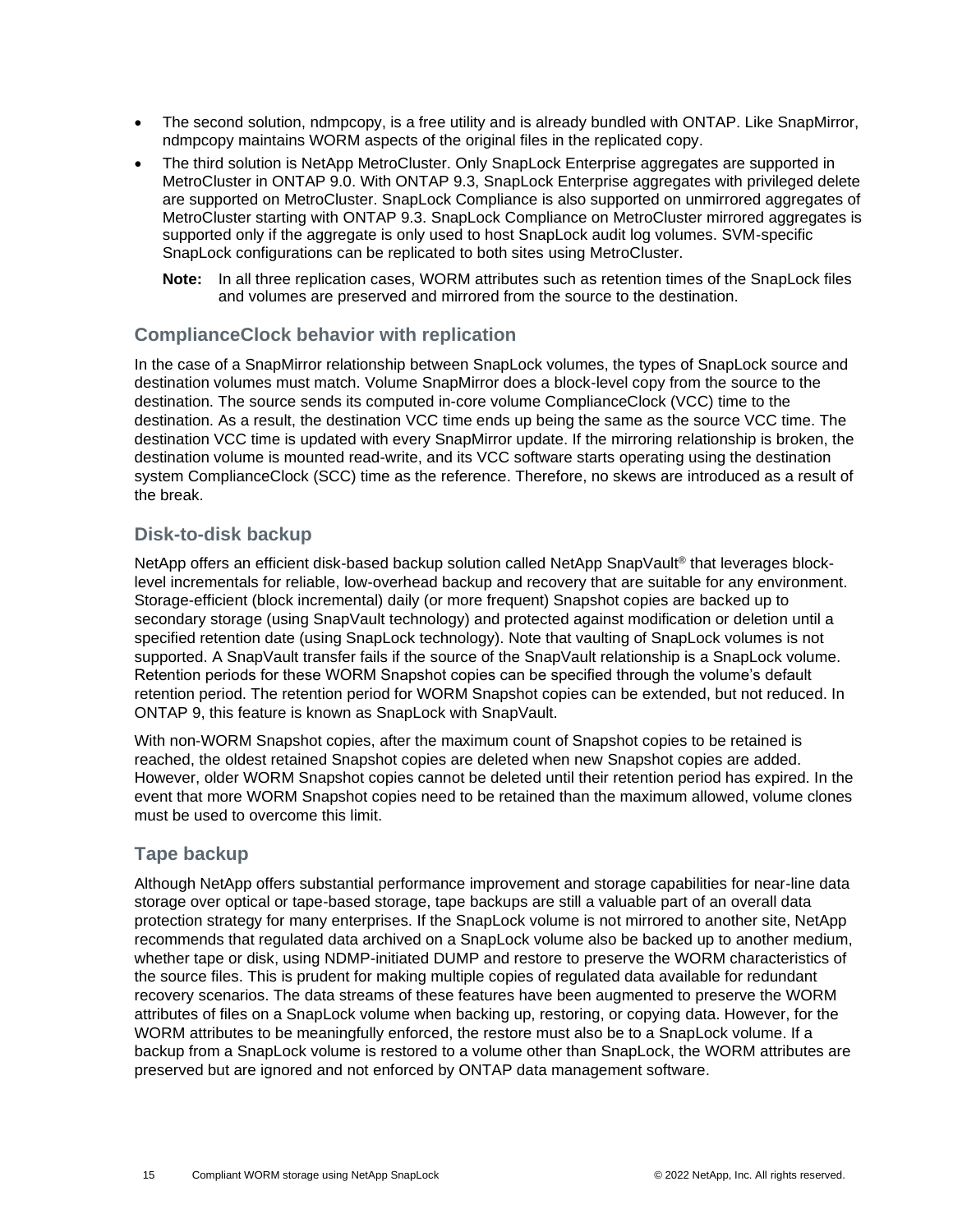## **Physical security**

SnapLock is designed to completely preserve data in an immutable state. SnapLock is unable to prevent data loss in the event of physical destruction of the disks. In the same sense that an optical media platter or paper document can be physically destroyed, the disks in a SnapLock aggregate can be removed and destroyed. In any scenario, the storage medium is only as resilient as the physical security of its location. NetApp storage systems with SnapLock volumes should be housed in locked cabinets in a restricted area to minimize the risk of physical tampering.

## **Security hardening**

It is very important to ensure that your data is able to meet your organization's security objectives. ONTAP includes many security capabilities and features along with SnapLock that can make your installation more resilient and productive. [TR-4569: Security Hardening Guide for NetApp ONTAP 9](https://www.netapp.com/pdf.html?item=/media/10674-tr4569.pdf) This technical report provides guidance and configuration settings for ONTAP 9 to help organizations meet prescribed security objectives for information system confidentiality, integrity, and availability. NetApp encryption and SnapLock

Customers might want to encrypt data to comply with overlapping regulations, such as when regulatory compliance retention requirements conflict with privacy regulations. Customers might also want an additional layer of protection for expired and deleted compliant data. Starting with ONTAP 9, both SnapLock Compliance and SnapLock Enterprise are supported in combination with NetApp Storage Encryption (NSE) drives. Both SnapLock Compliance and SnapLock Enterprise are also supported with NetApp Volume Encryption (NVE).

**Note:** If you are using NVE, you can enable encryption only on new, empty SnapLock volumes. You cannot enable encryption on an existing SnapLock volume.

Encryption also offers the ability to cryptographically shred data by deleting the encryption key, thereby rendering the encrypted data unreadable.

**Note:** Electronically shredding (either intentionally or accidentally) compliant data before its expiration might open a customer to litigation. It is the customer's responsibility to make sure that the encryption keys are protected and can be recovered in the case of a disaster. Failure to do so could result in SnapLock data being permanently destroyed, which might in turn be a compliance violation.

## <span id="page-15-0"></span>**Event-based retention**

Event-based retention is defined as an instruction specifying that a file shall be disposed of a fixed period of time after a specified event. In other words, the retention policy starts at the time of such an event, some undetermined period of time after the file was committed to the WORM state.

Event-based retention (EBR) was introduced in ONTAP 9.3 and can be applied to any SnapLock volume (SnapLock Compliance or SnapLock Enterprise). EBR can be achieved on SnapLock Enterprise volumes by using a combination of infinite retention on files and privileged delete (a feature of SnapLock Enterprise that allows a special user to delete WORM files even before their retention date has passed), alongside application-level bookkeeping. The idea is to configure a SnapLock Enterprise volume with a default-retention-period value of infinite, set up an application to copy files to the volume and track every file copied, and then transition the files to the WORM state by giving them an indefinite retention period (use autocommit to skip this step).

When an event occurs (usually one event per file), the retention policy for a file kicks in. Because the application keeps track of individual files, after the event occurs, the application simply makes a note to delete the file at a certain point in the future as dictated by the retention policy. After that time is reached, the application uses privileged delete to perform this deletion.

The user needs to create a retention policy and then apply it to the SnapLock volume: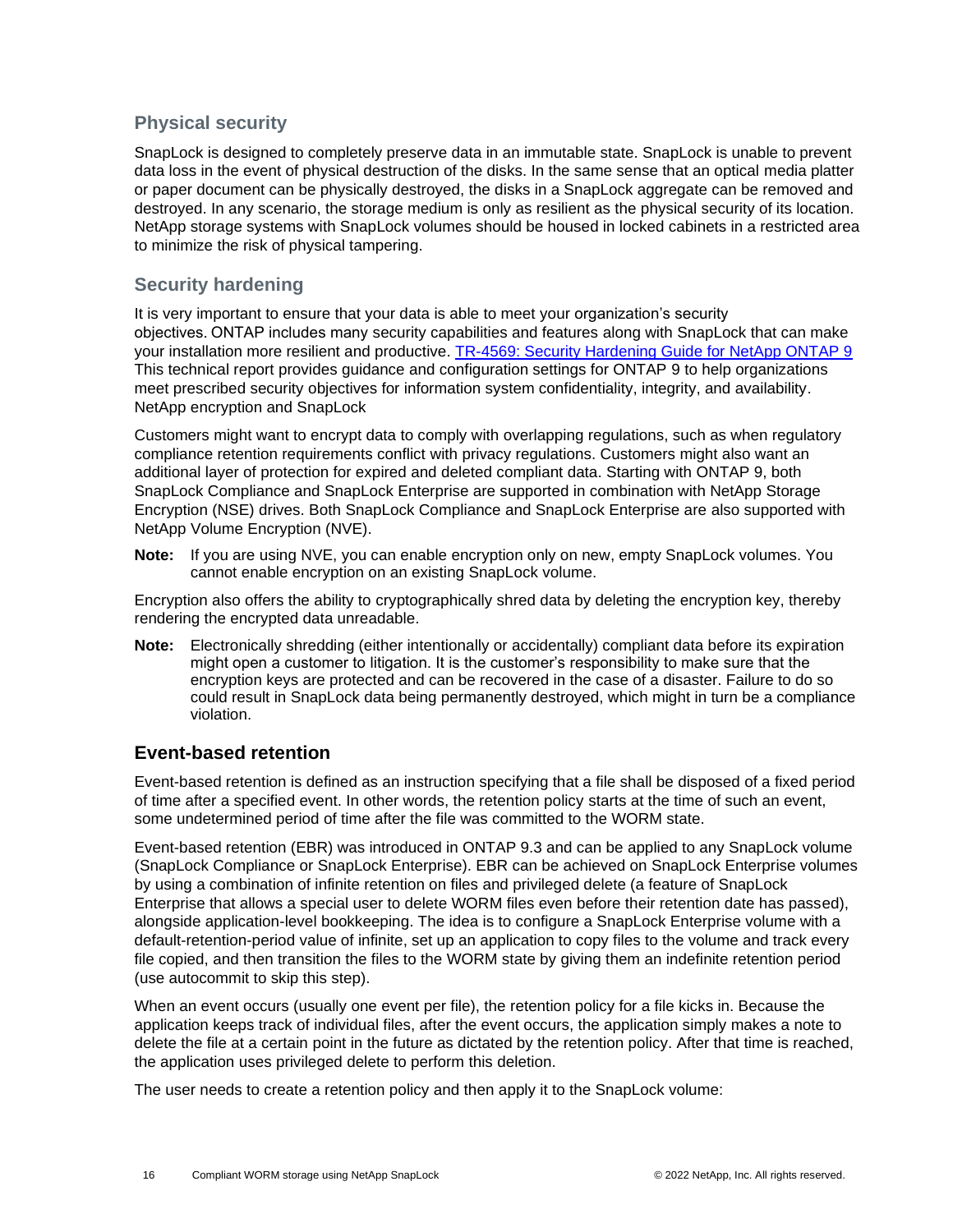vserver:: > snaplock event-retention policy create -name employee exit -retention-period "10 years"

The user can create, modify, delete, and list SVM-wide event retention policies. The policy can be applied to a single file or the entire directory. When an EBR policy is applied to a file that is not in a WORM state, it will get committed to WORM. When an EBR policy is applied to a WORM file, the retention time of that file can only be extended (not reduced) as a result of application of the EBR policy.

One simple, real-world example is in the context of a healthcare organization that is using an enterprise content management (ECM) solution such as IBM FileNet to manage patient records on a SnapLock Enterprise volume. This company is required by HIPAA to retain immutable copies of patient records for seven years after the death of a patient. Although FileNet has been integrated with SnapLock, this type of business process requires extended integration through ONTAP REST APIs. Because the date of death is not known in advance, all patient records are initially set with infinite retention. Seven years after the event has occurred, FileNet executes a delete preprocess that contains the code to remove the patient data from the SnapLock volume. Within FileNet this is registered as an auditable event. Similarly, within the NetApp storage system, the privileged delete operation is logged to a SnapLock compliance volume that cannot be modified or removed by even the storage administrator. The integration of an ECM application such as FileNet with SnapLock and privileged delete helps companies to satisfy regulatory record retention requirements on a flexible and cost-efficient storage platform.

For more information about the privileged delete operation and the ONTAP REST APIs that exposes this functionality, refer to the **ONTAP 9 Documentation Center** on the NetApp Support site.

## <span id="page-16-0"></span>**Legal hold**

ONTAP 9.3 introduced a feature of legal hold. Legal hold is a feature by which files, folders, a volume, or list of volumes can be held in a tamper-proof state for an indefinite time period for litigation purposes. This hold prevents deletion of the specified objects until the legal hold is removed. This legal hold can be released at any time. If a previous hold of any sort or the original retention period has not expired when the legal hold is removed, the original retention period or previous hold remains in effect.

A legal hold is allowed only on SnapLock Compliance volumes. Up to 255 legal holds per file and 65,535 litigations per volume can be applied. There is no restriction on the number of files per litigation. It solely depends on space available in the volume. A volume under legal hold has indefinite retention. After all the legal holds are removed from the volume, it returns back to its previous retention. All litigation-related metadata is stored in the public inode space of the volume. Users are not allowed to modify any of this data. Legal-hold begin and end operations are audit logged under the path /snaplock\_log/legal\_hold\_logs/.

The litigation names can be from a non-ASCII character set (UTF8) if the volume language settings allow a UTF character set. The litigation names must not begin with "." or "%" and must not contain "/" or spaces. Also, the maximum length of a litigation name is restricted to 80 characters.

SnapMirror with block-level replication replicates legal hold metadata. Backup and restore of legal hold information are only supported for full-volume backups and restores. Subvolume granular (for example, a qtree, dir, or file) backup or restore does not retain legal hold information.

The command interface to apply or remove a legal hold would be like this:

vserver::> snaplock legal-hold begin –litigation-name litigation1 –volume vol1 –path / vserver::> snaplock legal-hold end –litigation-name litigation1 –volume vol1 –path /

#### Different CLI options are also available to view the status:

```
show' command displays the holds on a particular volume. vserver::> snaplock legal-hold show -
volume vol1
Operation
```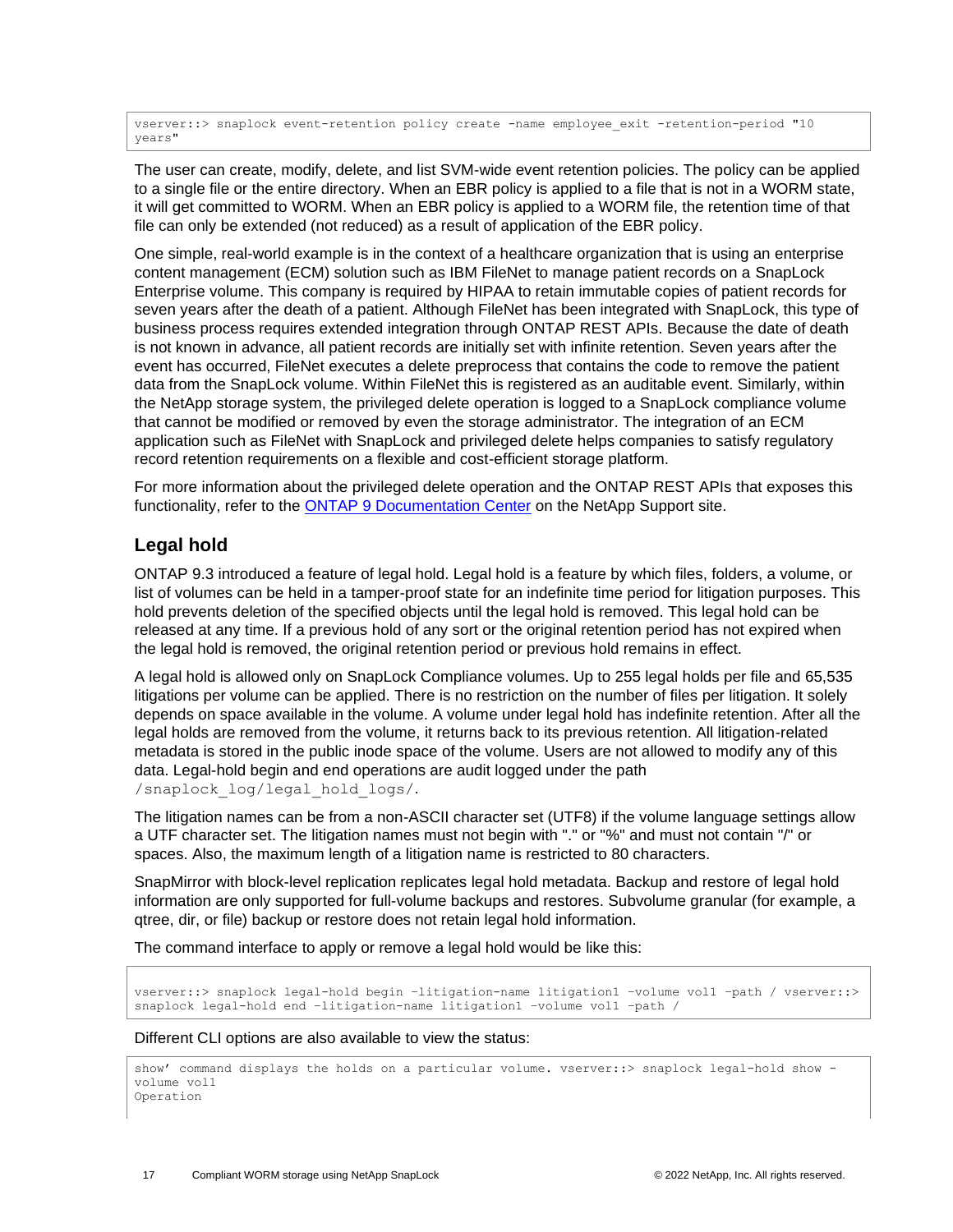```
hold 16842755 vs1 vol1 Completed
hold 16842757 vs1 vol1 Completed
'dump-litigations' command displays the litigation within a given SVM.
vserver::> snaplock legal-hold dump-litigations -output-volume out -output-directory-path /d1
```
## <span id="page-17-0"></span>**SnapLock with SnapVault**

ONTAP allows backing up a flexible volume other than a SnapLock volume to a SnapLock Enterprise or a SnapLock Compliance volume. That is, you can create a SnapVault relationship between a FlexVol volume as source and SnapLock volume as destination. Snapshot copies are backed up to secondary storage (by using SnapVault technology) and protected against modification or deletion until a specified retention date (by using SnapLock technology).

The SnapMirror policy associated with the relationship defines the number of Snapshot copies of a particular snapmirror-label that are retained on the destination SnapLock volume. The default retention period of the SnapLock volume defines the retention period for the Snapshot copies backed (transferred) up to this volume (destination). This results in setting the snaplock-expiry-time for the Snapshot copies. You can also extend a Snapshot copy's snaplock-expiry-time beyond the default set expiry time. On every scheduled transfer (or manual update) operation, an attempt to delete old Snapshot copies corresponding to the snapmirror-label is made to maintain the retention count. However, if these Snapshot copies have an expiry-time that is in the future, then the Snapshot copies are not deleted. The SnapLock destination volume continues to accumulate (retain/backup) more Snapshot copies even if it means exceeding the number specified in the SnapMirror policy. For example, if a customer wants to retain 15 daily Snapshot copies on an SnapLock destination volume whose default-retention-period is one month (30 days). The SnapVault transfer schedule has been set as daily. Because the expiration time will be set for 30 days in the future, on transfer of the 16th Snapshot copy, the oldest Snapshot copy is not deleted. Only on the 31st day, transfer of the 31st Snapshot copy results in deletion of the oldest Snapshot copy (because its retention period would have expired).

CLI commands to set retention-period or retention-count:

snapmirror policy add-rule -vserver verver -policy test\_lv -snapmirror-label sle -keep 15 volume snaplock modify -volume test\_dst -default-retention-period "30days"

**Note:** If the destination is a SnapLock Compliance volume, be aware that the default retention period is 30 years. It is a best practice to set the default retention time on the destination volume PRIOR to initiating SnapVault Snapshot copy transfers to the SnapLock Compliance volume.

## <span id="page-17-1"></span>**Restore**

To restore data in a SnapLock volume, the procedure is the same as restoring any other NetApp Snapshot copy except in the case of SnapLock Compliance. For SnapLock Enterprise data, NetApp FlexClone<sup>®</sup>, the snapmirror restore operation, and NetApp SnapRestore<sup>®</sup> all for SnapLock Enterprise data in the same that they work for NetApp Snapshot data. SnapRestore operations are extremely valuable for file and data recovery or for reverting to a previous known good state. But in the case of SnapLock Compliance volumes, allowing a SnapRestore or FlexClone recovery to a previous state might result in a loss of all the data written since the Snapshot copy was created. Allowing this violates the WORM integrity of the data and regulatory compliance.

To restore data from a SnapLock Compliance volume, the options include ndmp copy, ndmp restore, and snapmirror restore operations. For Snapshot copies that contain LUN data where the LUN is locked in a Snapshot copy on a SnapLock volume, the LUN must be restored to a non-SnapLock volume through the snapmirror restore operation.

You can create a FlexClone volume of SnapLock Compliance data but there is a caveat: The clone inherits the properties of the original. The created FlexClone is read only, and it inherits the retention of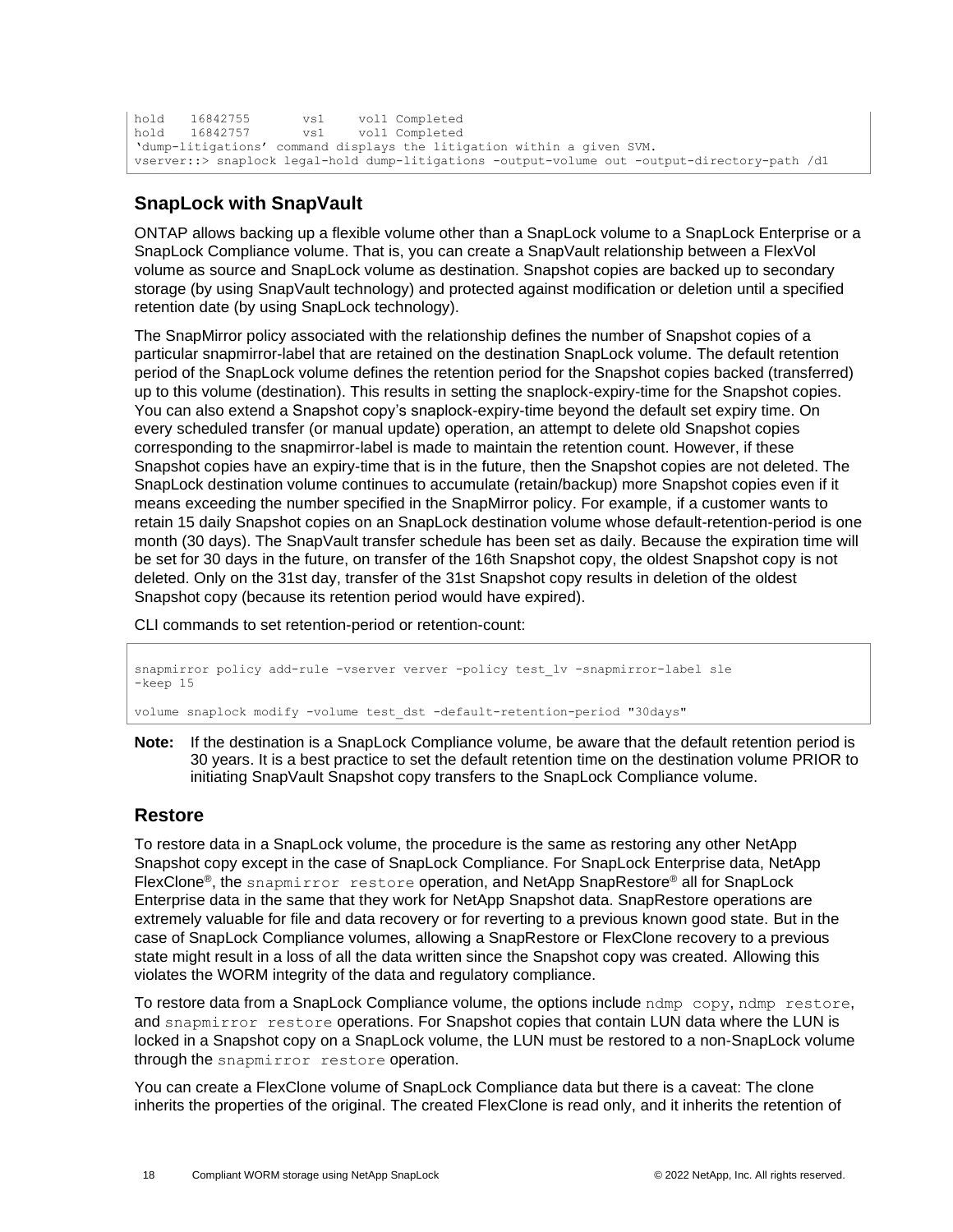the original Snapshot copy. You cannot delete the FlexClone volume until the retention time of the original Snapshot copy is met. If the retention time is short, this might not be a problem, but if the retention time is long, it can create issues with FlexClone volumes that cannot be deleted.

The best method for restoring SnapLock Compliance data remains snapmirror restore.

## <span id="page-18-0"></span>**Miscellaneous**

The behavior of hard links on a SnapLock volume is no different from that on a flexible volume. A hard link to a file can be created in the same directory or across directories. The destination file can be RW, WORM, or WORM\_APPEND (VAM or non-VAM). A hard link to a WORM file makes the hard link a WORM too. If so, the hard link cannot be removed until the underlying inode expires.

## <span id="page-18-1"></span>**Conclusion**

SnapLock Compliance and SnapLock Enterprise are designed to be critical pieces of a comprehensive data archival solution for businesses that require higher performance and lower TCO alternatives for WORM storage functionality. SnapLock benefits over traditional WORM storage include performance improvements, and advanced data protection while significantly reducing storage management costs. These SnapLock benefits address the needs of corporations with immutability storage requirements for compliance and regulatory purposes. SnapLock helps to enforce strict data protection and immutability standards across your organization with less complexity than competing product offerings.

The powerful data permanence and data integrity features of SnapLock combine with the low TCO by leveraging the existing ONTAP data management software and storage product line; ongoing low operational costs through the use of storage efficient replication technologies; and the use of open, industry-standard protocols for simplified data access and application integration. Together, these provide an unrivaled solution in the WORM data storage space.

For more information about solutions-based products from NetApp, see [www.netapp.com/products.](http://www.netapp.com/products)

## <span id="page-18-2"></span>**Appendix A: Transition from 7-Mode to ONTAP 9**

ONTAP 9.0 is the first release to introduce SnapLock in the clustered environment. If you are an existing NetApp customer with 7-Mode storage systems, taking advantage of the clustered environment capabilities of ONTAP 9 means that your existing 7-Mode environment needs to transition. Transitioning to the clustered environment involves identifying your current environment, defining the transition scope, designing the optimal configuration of the destination systems, planning how to migrate the data and configurations, and making necessary environmental updates.

This section addresses the key knowledge that is necessary for migrating SnapLock data from 7-Mode systems to ONTAP 9 systems. Note that this section covers the recommendations only specific to SnapLock. For a thorough understanding of the fundamentals of transition from 7-Mode to a clustered environment, see [TR-4052: Successfully Transitioning to Clustered Data ONTAP. T](http://www.netapp.com/us/media/tr-4052.pdf)he technical report provides guidance for scoping, designing, and transitioning your 7-Mode storage environment to a clustered environment. In addition, it discusses the key ONTAP considerations for migrating, such as NetApp SnapMirror®, qtrees, and NetApp FlexClone® volumes. Additionally, a number of ONTAP classes are available through NetApp University that cover the fundamentals of transition:

- [NetApp Transition Fundamentals](https://learningcenter.netapp.com/content/public/production/course_descriptions/STRSW-WBT-XNFND_CourseDescription.pdf) (web-based)
- [Planning and Implementing Transition Using the 7-Mode Transition Tool](https://learningcenter.netapp.com/content/public/production/course_descriptions/CRS-003264-01-A_CourseDescription.pdf) (web-based)
- [Transitioning to Clustered Data ONTAP](https://netapp.sabacloud.com/Saba/Web_spf/NA1PRD0047/common/ledetail/cours000000000014009) (web-based)

After you've gained a fundamental understanding, you are ready to start planning your transition.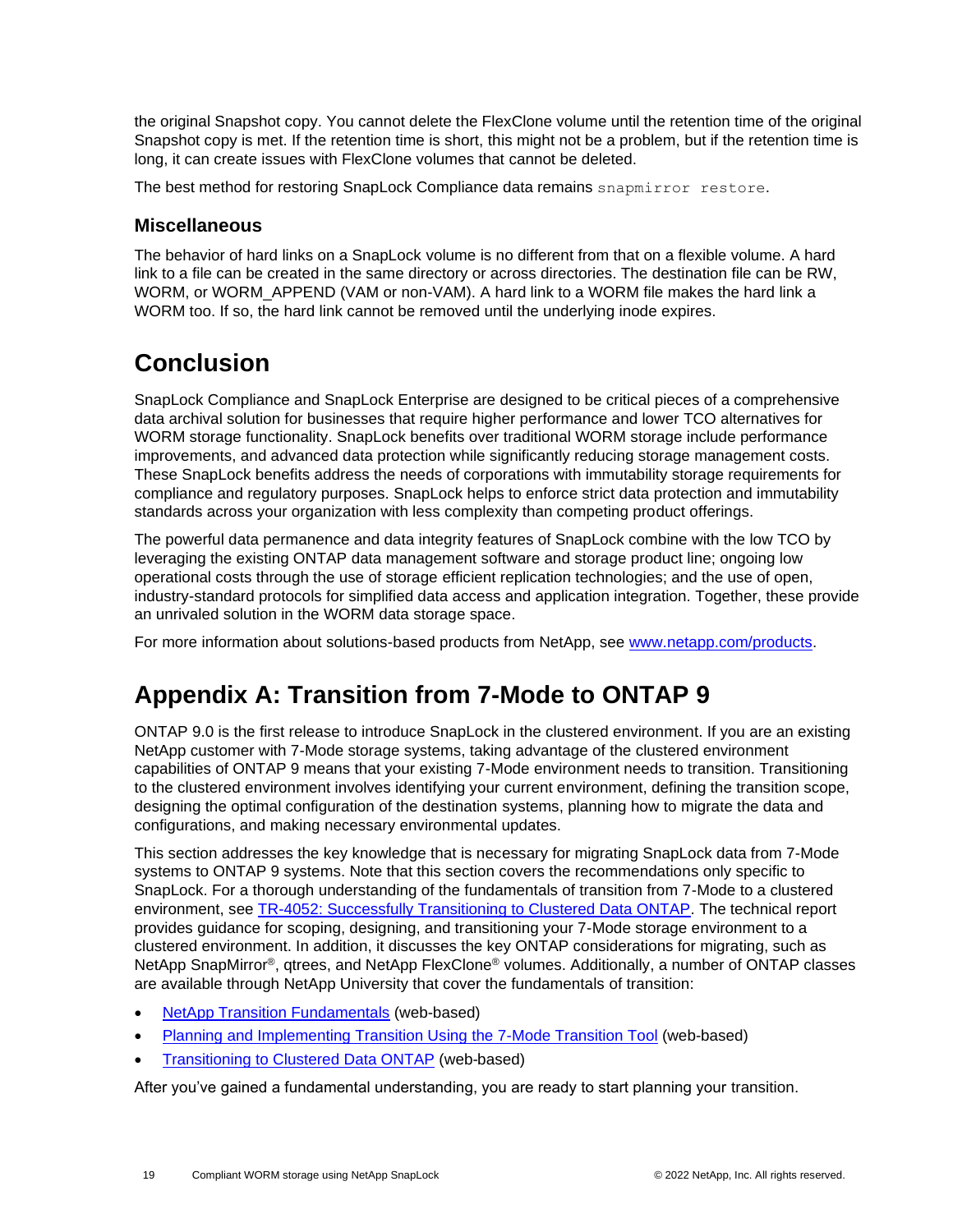**Note:** Transition of 7-Mode SnapLock volumes is not supported if the SnapLock volumes contain LUNs.

#### **Best practice**

Following the procedure described here does not automatically mean legal compliance. Rather, it is intended as a starting point for planning so that the important steps are included in the overall migration plan. Consultation with your legal department is highly recommended to make sure that your unique specific compliance requirements are met.

### <span id="page-19-0"></span>**Data migration methods**

Prior to starting data migration to the clustered environment, identify the recommended migration method based on the application type, the application environment, and other factors. There are several migration tools available today, each with its own benefits and considerations. These tools can be classified into the following two categories.

### **Replication-based migration**

This migration method uses NetApp SnapMirror technology and is available with both the 7-Mode Transition Tool (7MTT) and Transition Data Protection (TDP) SnapMirror. The TDP SnapMirror relationship is reported by ONTAP and refers to the type of SnapMirror relationship where the source is 7- Mode and the destination ONTAP. The key benefits of replication-based migrations are that Snapshot copies and storage efficient replication savings are retained through the migration activity.

Migration of the SnapLock volumes can be accomplished either by using a manual TDP SnapMirror or by using the 7MTT v3.3.3. However, NetApp recommends that you use the 7MTT to transition 7-Mode volumes because the tool provides prechecks to verify both 7-Mode and the cluster environment in every step of the migration process, which helps you to avoid many potential issues. The tool significantly simplifies the migration of all protocols, network, and services configurations along with the data migration.

**Note:** 7MTT supports only copy-based transition (CBT) and does not have support for copy-free transition (CFT) for SnapLock volumes.

## **Copy-based migration**

Host-based and application-based migration methods use tools that are not directly provided or supported by NetApp (because they are not NetApp products).

Host-based tools that are commonly used for data migration are as follows:

- Logical volume managers (LVMs) from various vendors
- ScriptLogic Secure Copy
- Rsync
- Robocopy/Richcopy
- PEER Software PeerSync
- Data Dynamics StorageX

Some of the aforementioned tools are general data migration tools, and others are offerings from NetApp partners that built specific capabilities into their products to address transition from 7-Mode to a clustered environment. Note that both application-based and host-based migration methods are copy based and not replication based. As a result, Snapshot copies and storage efficient replication savings are not retained through the data migration activity.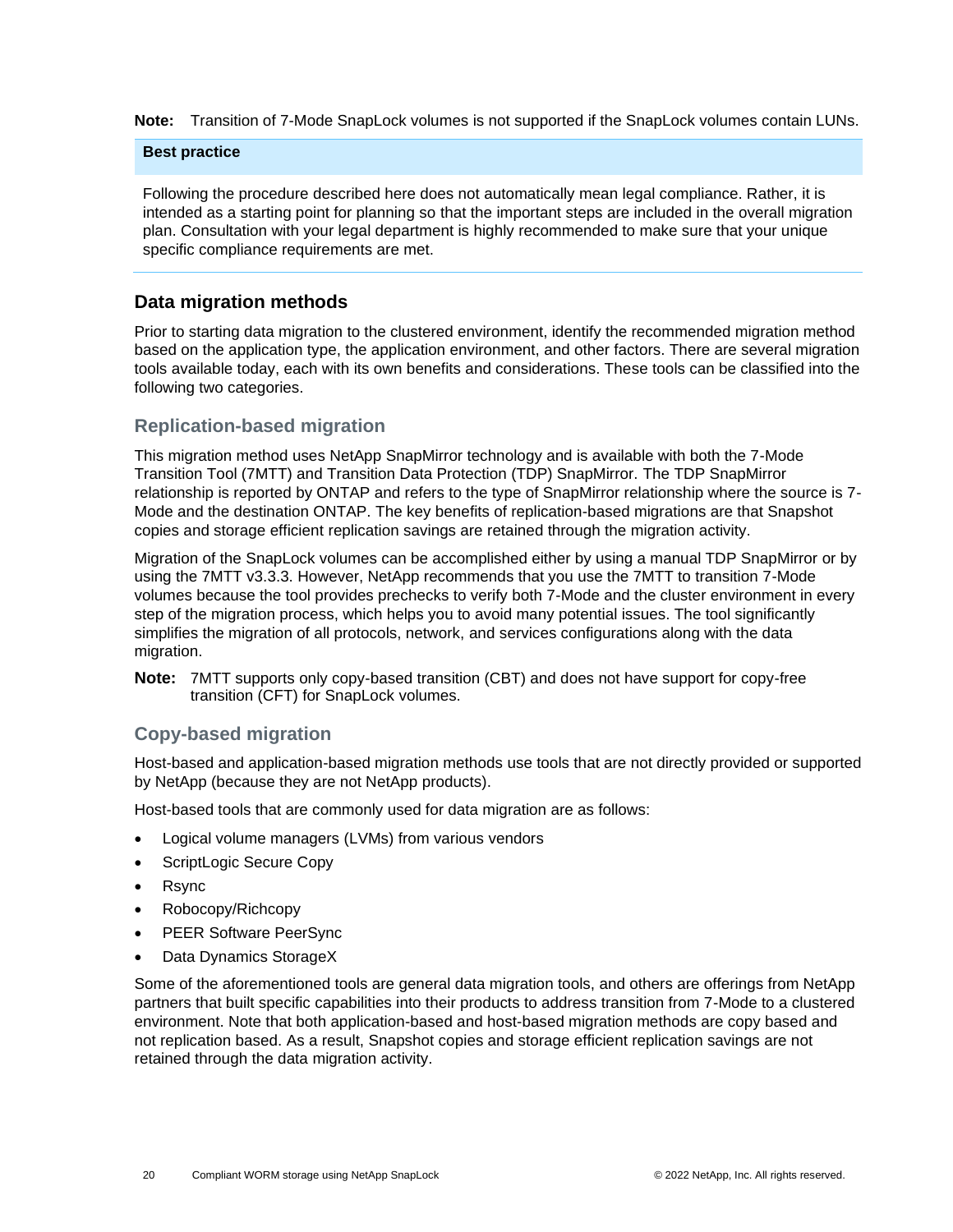**Note:** NetApp does not directly support third-party tools. If customers use third-party tools for data migration and encounter issues with the tools themselves unrelated to ONTAP or other NetApp products, they need to contact the vendor's customer support department.

You should be aware of the versions of ONTAP operating in 7-Mode that are supported for transitioning to ONTAP 9. If the source 7-Mode system has only 64-bit aggregates and volumes, you can transition them to ONTAP 9. However, if the source 7-Mode system has 32-bit aggregates or volumes with 32-bit Snapshot copies, you must first upgrade to ONTAP 8.1.4 P4 or 8.2.1. After upgrading, you must expand the 32-bit aggregates to 64-bit and then find and remove any 32-bit data including Snapshots.

Copy-based migration methods can be used to migrate data regardless of the source and destination aggregate types. However, replication-based migration methods cannot migrate a 32-bit aggregate from a source 7-Mode storage system to a 64-bit aggregate in ONTAP 9. If you are unsure whether you have 32-bit Snapshot copies present in your 64-bit aggregate, contact NetApp Support for assistance.

## <span id="page-20-0"></span>**Preparation**

Before you transition a SnapLock volume from 7-Mode to ONTAP 9, you must prepare the 7-Mode storage system and cluster and create a transition peer relationship between the 7-Mode system and the storage virtual machine (SVM).

You must also make sure that SnapMirror is licensed on the 7-Mode storage system and SnapLock is licensed on the destination cluster. If you are transitioning a 7-Mode VSM relationship between SnapLock volumes, SnapMirror licenses are also required on the destination clusters along with a SnapLock license.

## <span id="page-20-1"></span>**Data copy**

Following are the recommended migration approaches for the most common migration scenarios involving SnapLock systems.

## **Scenario 1: Standalone volume**

Transitioning a standalone volume is easily accomplished using the 7MTT (recommended) or by using manual TDP SnapMirror. This process involves creating a SnapMirror relationship between the 7-Mode source and ONTAP 9 destination, performing a baseline transfer, performing incremental updates, monitoring the data copy operation, breaking the SnapMirror relationship, and moving client access from the 7-Mode volume to the ONTAP 9 volume.

You can transition 7-Mode SnapLock Compliance volumes only to SnapLock Compliance volumes and SnapLock Enterprise volumes only to SnapLock Enterprise volumes in ONTAP 9. [Table 2](#page-20-2) shows the combinations that are supported for SnapLock volume transition.

| <b>SnapMirror destination</b> |                     |                     |                        |
|-------------------------------|---------------------|---------------------|------------------------|
|                               | SnapLock Compliance | SnapLock Enterprise | Regular FlexVol volume |
| SnapLock Compliance           |                     | x                   | x                      |
| SnapLock Enterprise           | ×                   |                     | x                      |
| Regular FlexVol volume        | ×                   | x                   |                        |

#### <span id="page-20-2"></span>**Table 2) SnapLock volume transition combinations.**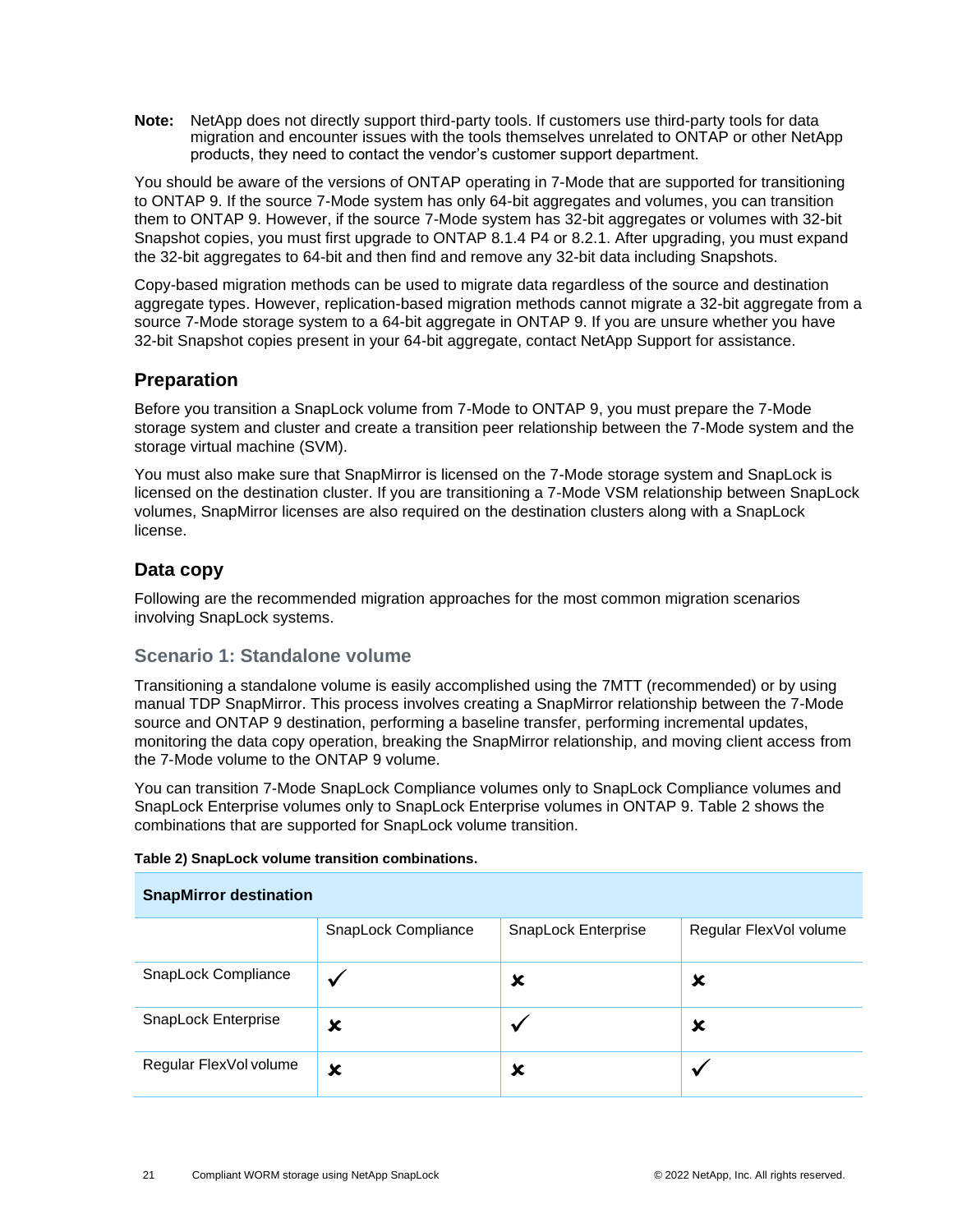**Note:** Audit log volumes in 7-Mode are node specific, whereas in ONTAP 9 they are SVM specific.

During transition, users must decide where to place SnapLock audit log volumes in the ONTAP 9 destination. This behavior should be acceptable because log volumes are generated only by operations on SnapLock Enterprise volumes for which the administrator is trusted.

## **Scenario 2: Basic disaster recovery by using SnapMirror**

The basic disaster recovery scenario addresses the most common case of a single source and destination volume that are in a volume SnapMirror relationship. Migration of the volumes, associated Snapshot copies, and SnapMirror relationship is easily accomplished by using the 7MTT (recommended) or by using manual TDP SnapMirror.

## **Parallel transition for SnapLock Compliance volumes**

In the case of SnapLock Compliance volumes, you can transition the primary and secondary volumes of a 7-Mode SnapMirror relationship in parallel and in the same cutover window. You must then manually set up the volume SnapMirror relationship in ONTAP after transition.

A 7-Mode SnapMirror relationship between SnapLock Compliance volumes must be transitioned in parallel. SnapMirror resynchronization of a TDP relationship with SnapLock Compliance volumes is not supported because it might result in data loss. Therefore, you cannot establish a SnapMirror disaster recovery relationship between 7-Mode primary volumes and ONTAP secondary volumes with SnapLock Compliance volumes.

## **Staggered transition for SnapLock Enterprise volumes**

When transitioning a 7-Mode volume SnapMirror relationship, you can use staggered transition (transition secondary first and then primary) only for SnapLock Enterprise volumes. A SnapMirror disaster recovery relationship between 7-Mode primary volumes and ONTAP secondary volumes is supported only for SnapLock Enterprise volumes, not for SnapLock Compliance volumes.



#### <span id="page-21-0"></span>**Figure 1) Basic disaster recovery in 7-Mode.**

## **Transition steps**

Disaster recovery relationships involving SnapLock volumes can be transitioned from 7-Mode to ONTAP 9 using CBT by following these steps:

- 1. Transition the destination volume separately.
- 2. Make the transitioned volume the destination volume for the disaster recovery relationship by creating a relationship between the 7-Mode source volume and the ONTAP 9 transitioned destination volume. Skip this step for SnapLock Compliance because SnapMirror resync cannot be done for SnapLock Compliance as it might result in data loss.
- 3. Transition the source volume.
- 4. For SnapLock Enterprise, break the disaster recovery relationship between the 7-Mode source and the ONTAP 9 destination. For SnapLock Compliance, a SnapMirror break is performed followed by reestablishing SnapMirror between source and destination volumes.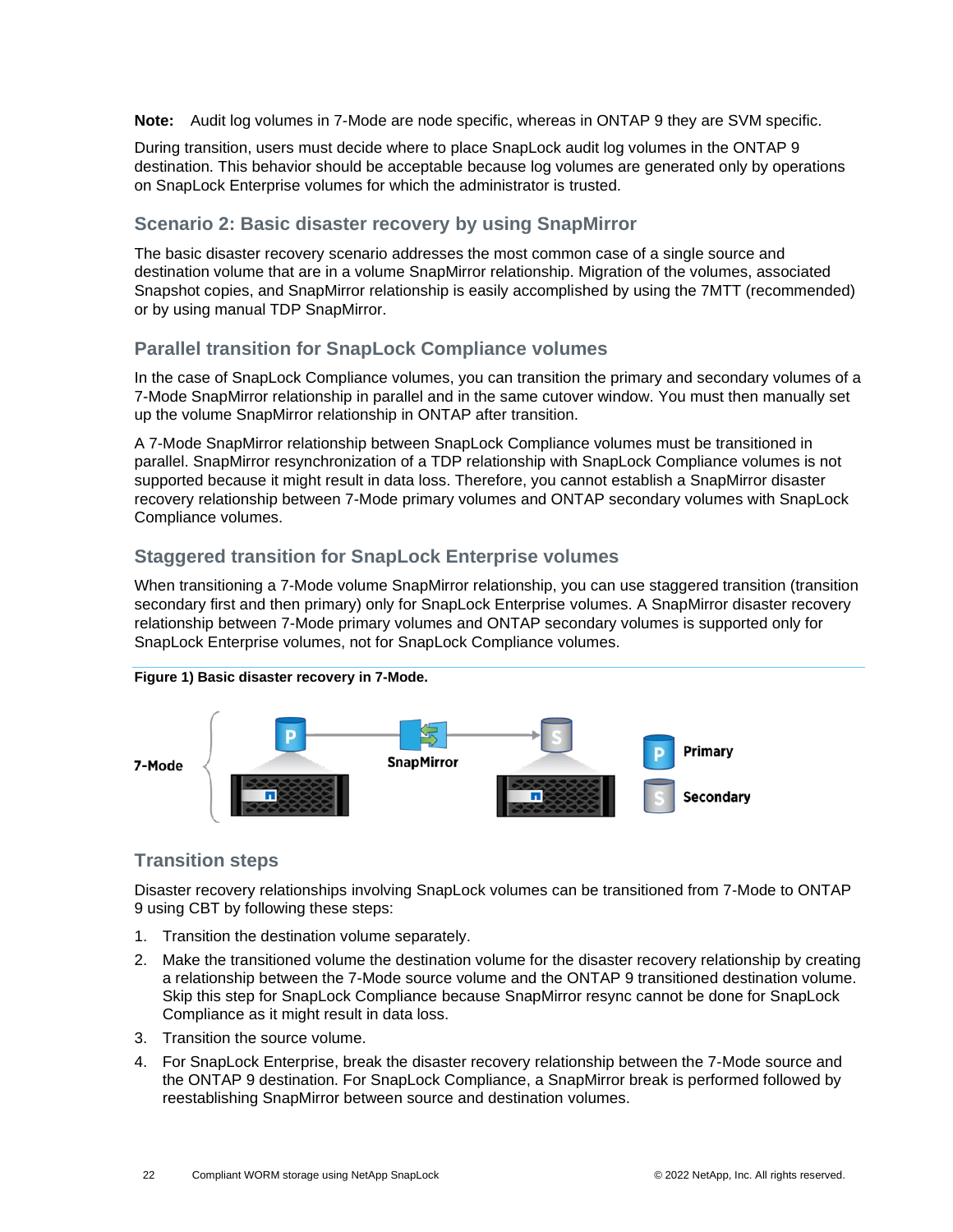5. Do a SnapMirror resync between transition source volume and destination volume.

In summary, only parallel transitions are supported for transitioning SnapLock Compliance disaster recovery relationships, but both staggered and parallel transitions are supported for SnapLock Enterprise disaster recovery relationships.



#### <span id="page-22-0"></span>**Figure 2) Basic disaster recovery in clustered mode.**

## **Scenario 3: SnapLock with SnapVault (LockVault)**

SnapLock with SnapVault is a disk-based regulatory compliance solution for unstructured data in 7-Mode. In ONTAP 9, this feature is known as SnapLock with SnapVault®**.** It delivers a capacity-efficient regulatory solution by making backups compliant (one copy of data serves two purposes) and by saving only blocklevel incremental changes. Storage-efficient (block incremental) Snapshot copies are backed up to secondary storage (using SnapVault technology) and protected against modification or deletion until a specified retention date (using SnapLock technology).

There is one notable difference in this feature compared to 7-Mode. In 7-Mode, there is support for a compliance journal (file log), which tracks changes between Snapshot copies and stores them on a WORM volume, so the log cannot be modified either. In ONTAP 9, creation of a compliance journal that tracks the file changes per transfer is not supported.

<span id="page-22-1"></span>

## A LockVault relationship from 7-Mode cannot be transitioned to ONTAP 9. The vault destination can be transitioned as a standalone volume. As part of volume transition, if there are 32-bit WORM Snapshot copies in a LockVault destination, then it cannot be transitioned. SnapVault in 7-Mode is qtree based, whereas in clustered environments, SnapVault is volume based. As a result, it is necessary to create a new SnapVault relationship in ONTAP and determine the best course of action for the 7- Mode SnapVault repository. The primary volume can be migrated normally using the 7MTT or a manual TDP SnapMirror relationship. Movement of the secondary volume depends on the retention period for the repository assuming daily backups:

If the retention period is greater than three months, the repository should be migrated to an ONTAP volume for archiving (not as a secondary volume for a new SnapVault relationship in ONTAP).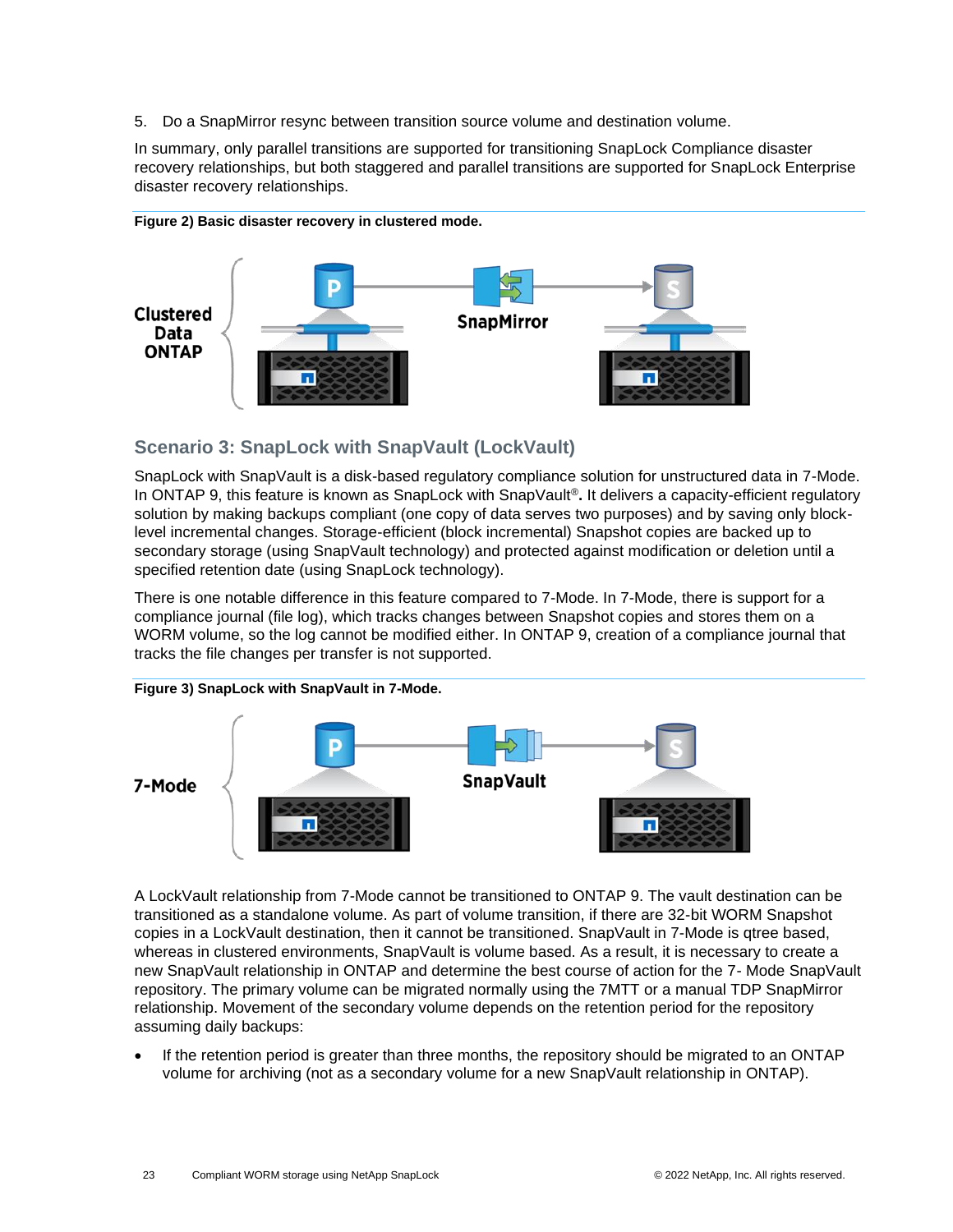• If the retention period is less than or equal to three months, maintain the 7-Mode repository for the retention period, then retire the 7-Mode repository.



<span id="page-23-0"></span>**Figure 4) SnapLock with SnapVault in clustered mode.**

Movement of the primary volume to ONTAP and the establishment of the new SnapVault relationship carry no dependency on the 7-Mode secondary volume (because the ONTAP SnapVault relationship is new). The new SnapVault relationship in ONTAP requires a baseline transfer to be completed.

**Note:** The snap restore command is not allowed on the SnapVault destination.

## **Scenario 4: SnapVault to disaster recovery cascade**

The SnapVault to disaster recovery cascade scenario addresses the case in which there are a SnapVault primary and secondary, and the SnapVault secondary is the primary volume for the SnapMirror relationship (which uses a separate secondary volume).



<span id="page-23-1"></span>

This approach deals directly with the fact that the SnapVault secondary as well as the SnapMirror primary and secondary volumes contain data in Snapshot copies that is not able to be directly restored in a clustered environment. The first step is to use the 7MTT or manual TDP SnapMirror to migrate the primary SnapVault volume to a clustered environment. Prior to cutover of the primary SnapVault volume, you must break the SnapVault relationship. After the primary SnapVault volume is on a clustered environment, create a new SnapVault relationship (using a new destination volume). After the SnapVault volume is established, a new SnapMirror relationship can be created between the SnapVault secondary volume and a new SnapMirror destination volume. Both the SnapVault and SnapMirror secondary volumes in 7-Mode are subject to the retention approach outlined in "Scenario 3: SnapLock with SnapVault (LockVault)" (being retained on 7-Mode or moved to a separate clustered environment volume based on the retention period). If Snapshot copy retention periods are short (weeks or at most a few months), then it is likely easier to allow the SnapMirror secondary volume to stay on 7-Mode until the Snapshot copies expire. Both the new SnapVault relationship and the new SnapMirror relationship in a clustered environment require a baseline transfer to complete in order to establish new relationships.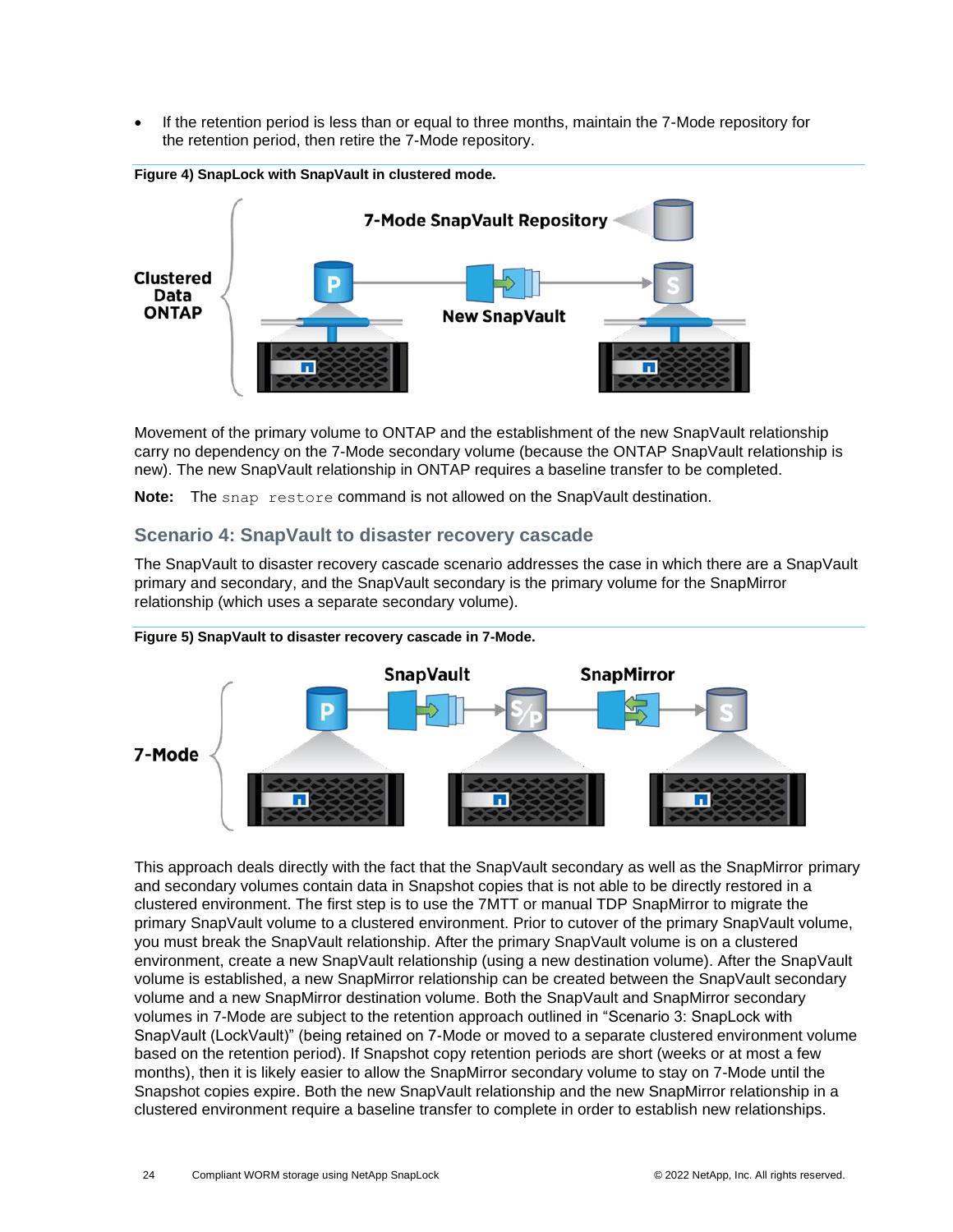<span id="page-24-1"></span>



## **Recovering from a disaster at the 7-Mode site during transition**

SnapMirror disaster recovery (DR) relationship between 7-Mode primary volumes and ONTAP secondary volumes is supported only for SnapLock Enterprise volumes

If you have established a SnapMirror disaster recovery relationship between the 7-Mode primary volume and the clustered environment secondary volume and if a disaster occurs at the 7-Mode primary site, you can direct client access to the clustered environment secondary volume. After the 7-Mode primary volume comes back online after the disaster, you must transition the 7-Mode primary volume. Because all SnapMirror relationships to the 7-Mode primary volume are broken and deleted at this stage, you can transition a standalone volume for this type of transition. After transition to the ONTAP primary volume is complete, you can resynchronize the ONTAP primary volume for the data written on the ONTAP secondary volume. You can then redirect the clients to the clustered environment primary volume.

#### **Warning**

SnapMirror resynchronization from clustered environment volumes to the 7-Mode volumes is not supported. Therefore, if you reestablish the disaster recovery relationship between the 7-Mode primary volume and the clustered environment secondary volume after the disaster, any data written on the secondary clustered environment volumes is lost.

## <span id="page-24-0"></span>**Verification**

Data copies created in the previous step are identical, and all the SnapLock metadata during the operation is preserved. However, this verification step is required to generate a persistent record of all the files and their contents in both the source and the destination copies of the SnapLock data. This record is useful to verify at a later time that the contents and other properties such as the retention period of the WORM data did not change in process of the copy. The verification results are especially useful if the source is discarded or destroyed (so it is not around to verify the contents at a later date) after the copy.

7MTT v3.3.3 offers a SnapLock Chain of Custody feature which performs post-transition data verification for files in transitioned SnapLock volumes. You can trigger the Chain of Custody operation for the SnapLock volumes in the 7MTT project after the transition is complete. You can perform this operation for all SnapLock volumes in the project or for a subset of SnapLock volumes in the project. The Chain of Custody verification is supported for both compliance and enterprise SnapLock volumes. The Chain of Custody verification is supported only for read-write SnapLock volumes and is not supported for read-only SnapLock volumes.

For details on 7MTT Chain of Custody, see the [ONTAP 9 Documentation Center](http://docs.netapp.com/ontap-9/topic/com.netapp.doc.dot-7mtt-dctg/home.html) and specific chain of custody documentation [here.](https://docs.netapp.com/us-en/ontap-7mode-transition/copy-based/concept_considerations_for_chain_of_custody_verification_for_7_mode_snaplock_volumes.html)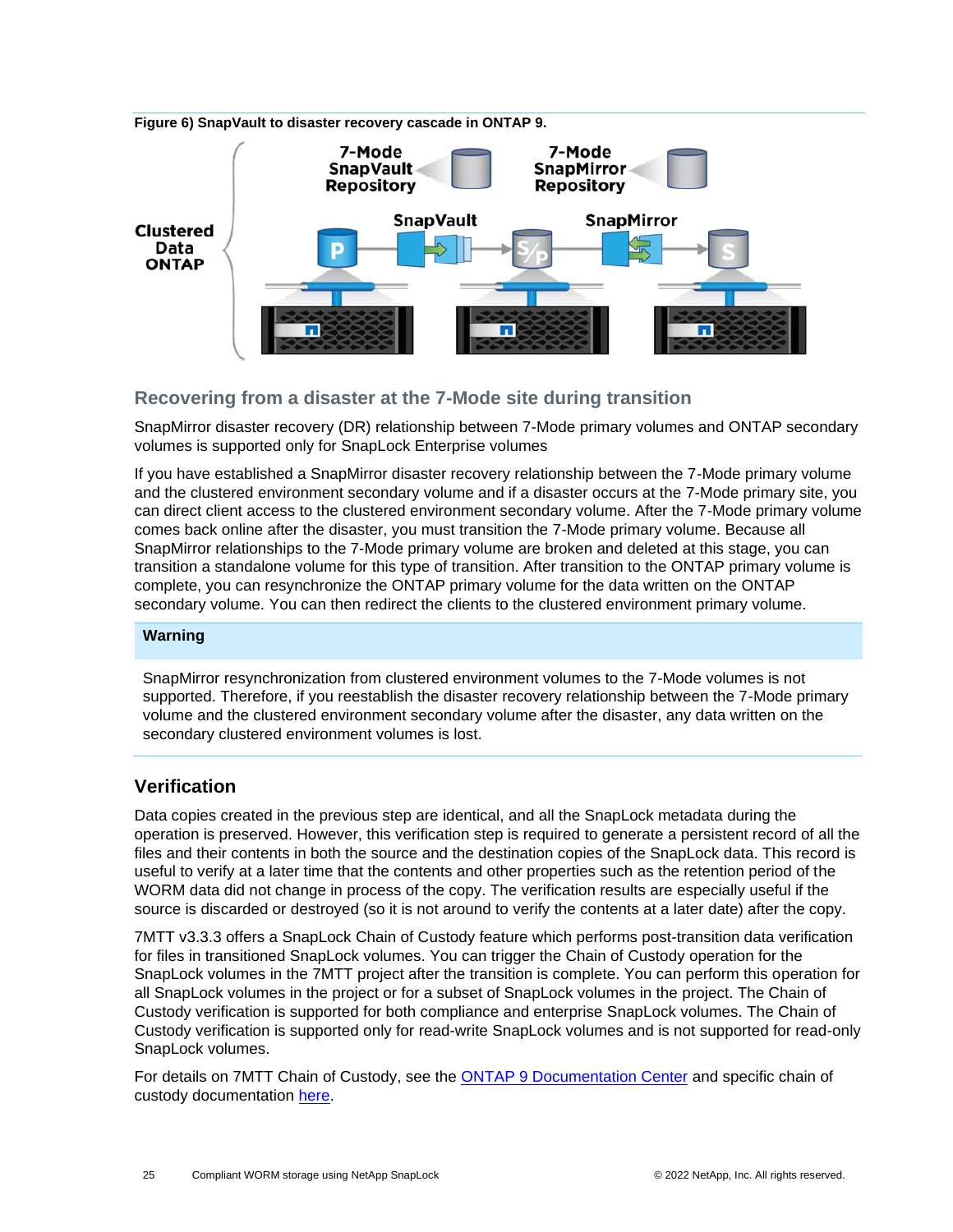If you have not used 7MTT's Chain-of-Custody feature, you can perform verification tasks manually. After the WORM data has been copied over to the destination, a check can be run to test the following conditions:

- The relevant metadata and contents of the files that were copied over are the same as the source.
- The retention periods in effect on the source and the destination are the same.
- Options related to SnapLock (both volume level and systemwide) are the same on both sides.

To avoid dealing with constantly changing data, it is advisable to do the comparison based on some recent Snapshot copy of the data.

## **Test 1: Relevant metadata and contents of files that were copied over are the same as the source**

This can be done by generating and comparing "fingerprints" of the files on the source and the destination or by doing a byte-by-byte comparison of the contents and the metadata. The fingerprint operation allows you to generate a fingerprint on a per-file basis by using either one of the hashing algorithms: MD5 or SHA-256. NetApp recommends the use of SHA-256. This enables the user to verify integrity of the file at any given time. The file fingerprint is exported externally outside ONTAP using a CLI and NetApp Manageability SDK for user and partner applications. SnapLock does not store any file fingerprints on disk anywhere in the system. The file fingerprint calculates a hash digest on the fly for a file as requested by the user over a CLI or NetApp Manageability SDK. You can issue the file fingerprint using the following command:

volume file fingerprint start -file <file path>

After the file fingerprint is issued using the preceding command, a session-id is generated. You can use this session-id to get the status using the following command:

volume file fingerprint show -session-id <session-id>

After the status is Completed, use the same session-id from the preceding command and issue the following command to get the fingerprint output:

volume file fingerprint dump -session-id <session id>

The file type is worm in the case of a SnapLock file, worm appendable in the case of a WORMappendable file, worm active log in the case of an active WORM log file, worm log in the case of a closed WORM log file, and regular in the case of regular files or files other than SnapLock.

When comparing the file metadata, NetApp recommends using the following file attributes:

- File type
- File size
- User ID of the file owner
- Group ID of the file owner
- Security ID (SID) for the owner (visible only from CIFS)
- Time of last modification (mtime)
- Time of last access (atime): with SnapLock this represents the file retention period for the file
- File creation time (this is only visible from a CIFS client, not visible to an NFS client)
- Time of last status change (ctime: only visible from NFS clients, not visible from CIFS clients)
- File permissions and other security attributes

**Note:** If instead of doing the verification immediately after the copy, the verification is done after the new system has been in use for a while, then the file metadata might not match completely.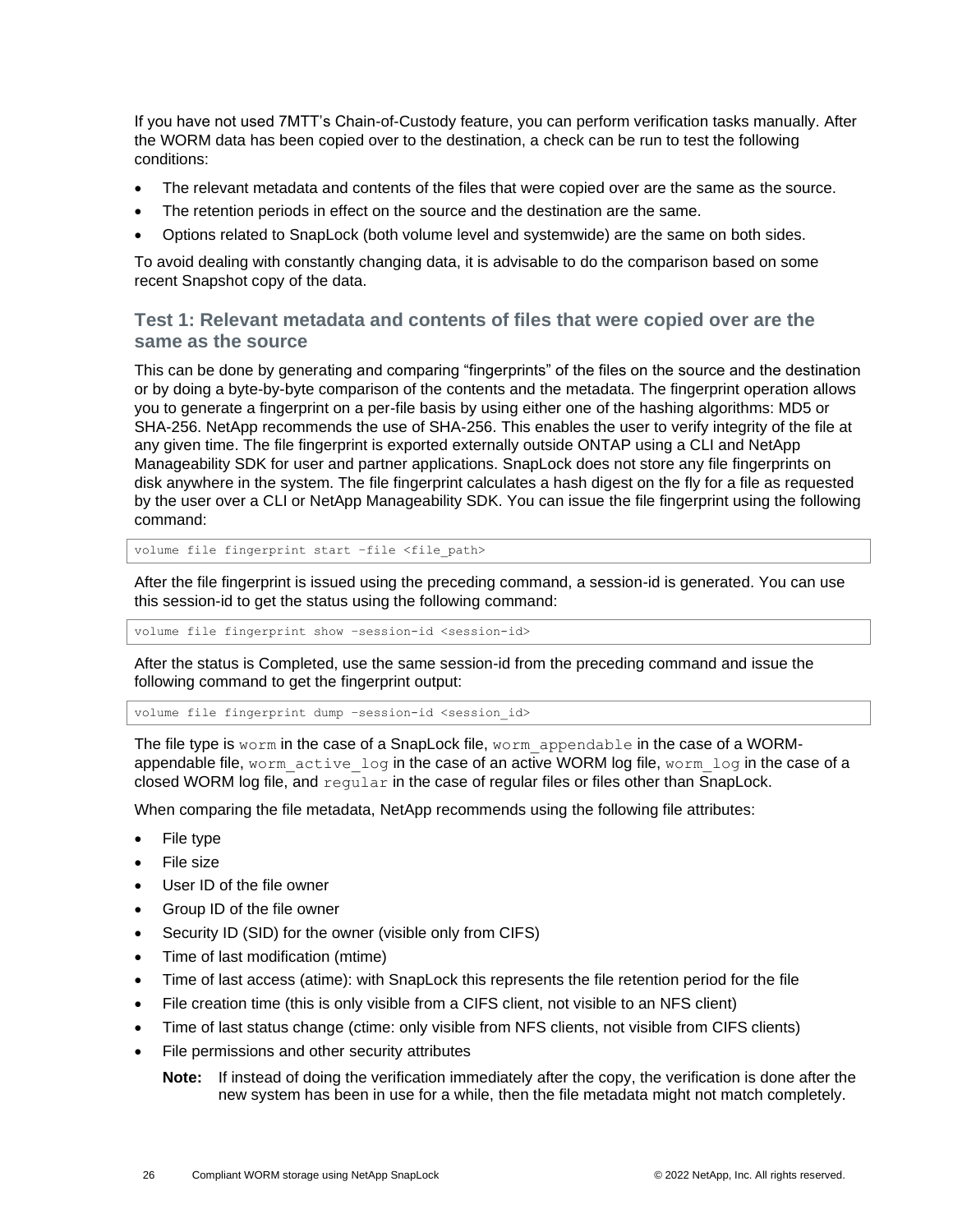For example, the retention times on the WORM files might have been extended (they cannot be shortened). Moreover, new WORM or non-WORM content might have been created. Expired WORM files might also have been deleted. In these cases, depending on the situation, the verification could be relaxed to take this into account.

## **Test 2: Retention periods in effect on the source and destination are similar**

It should be ascertained that the retention periods in effect on either end are the same. Matching the time of last access (done earlier) makes sure that the retention time stamp is the same on either end.

However, for the absolute time stamps to make sense, the value of ComplianceClock also needs to be compared on either end. ComplianceClock on the new system should either be in sync or be behind the source. If ComplianceClock on the new system is behind, it results in the retention period being that much longer.

## **Test 3: SnapLock options are the same on source and destination**

Finally, the volume and system options related to SnapLock should be compared to make sure that they are the same on both source and destination. Following are the relevant SnapLock options:

- Volume name
- SnapLock type: enterprise or compliance
- Minimum retention period
- Default retention period
- Maximum retention period
- Autocommit period
- **Expiration time**
- ComplianceClock time
- Privileged delete option: enabled, disabled, or permanently disabled

These details can be obtained using the following command:

volume snaplock show -vserver <vserver name> -volume <volume name>

## <span id="page-26-0"></span>**Report**

This is a summary of actions taken with details that are pertinent from an audit perspective. The report should include information from the verification phase. The report should be stored as a WORM record with retention period equal to the maximum retention period of any record in the volume.

The following is a checklist of items that might be relevant for a report for the migration:

- Reason for carrying out data migration.
- Details of individuals carrying out the migration.
- System information for the source and destination nodes. It can be obtained using the following command: system node show -node <nodename>.
- Volume information for the migrated SnapLock volumes on source and destination.
- ComplianceClock value on the source and destination at both the start of the operation and the end of it.

## <span id="page-26-1"></span>**Where to find additional information**

To learn more about the information that is described in this document, review the following documents and/or websites.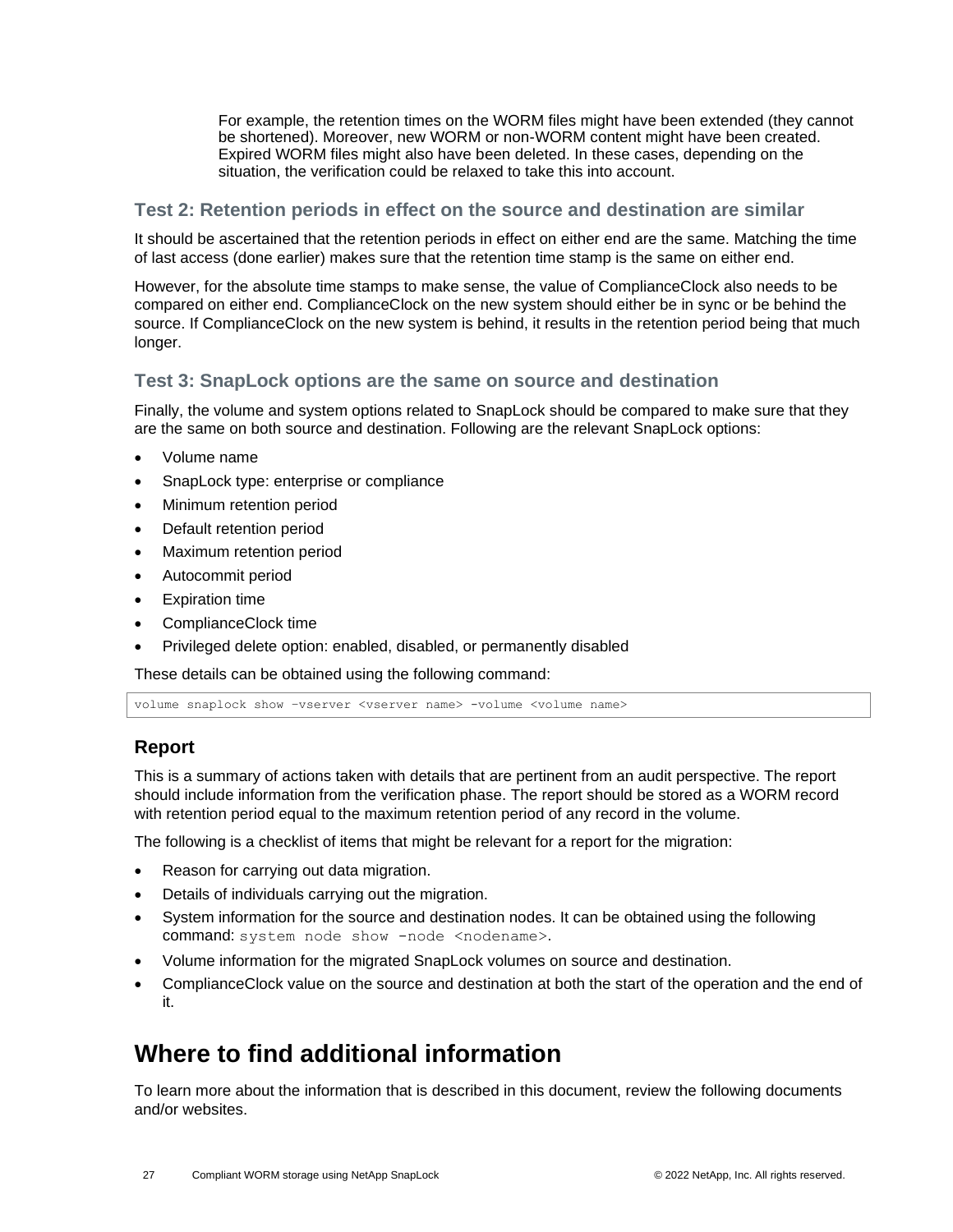- TR-4052: Successfully Transitioning to Clustered Data ONTAP <http://www.netapp.com/us/media/tr-4052.pdf>
- ONTAP 9 Documentation Center https://docs.netapp.com/us-en/ontap/index.html

## <span id="page-27-0"></span>**Contact us**

Let us know how we can improve this technical report. Contact us at **doccomments@netapp.com.** Include TECHNICAL REPORT 4526 in the subject line.

| <b>Version</b> | <b>Date</b>      | Document version history                                                                     |
|----------------|------------------|----------------------------------------------------------------------------------------------|
| Version 1.0    | <b>July 2016</b> | Siddharth Agrawal: This is the first publicly available version of<br>this technical report. |
| Version 2.0    | March 2018       | Arpan Merchant: Updates for ONTAP 9.3.                                                       |
| Version 3.0    | May 2021         | Jeannine Walter: Updates for ONTAP 9.9.1                                                     |
| Version 3.1    | September 2021   | Additional updates added: Unspecified retention and Restore.                                 |
| Version 3.2    | December 2021    | Jeannine Walter: Updates for ONTAP 9.10.1.                                                   |
| Version 3.3    | February 2022    | Dan Tulledge: Additional updates for ONTAP 9.10.1.                                           |
| Version 3.4    | June 2022        | Dan Tulledge: Updates for ONTAP 9.11.1                                                       |

## <span id="page-27-1"></span>**Version history**